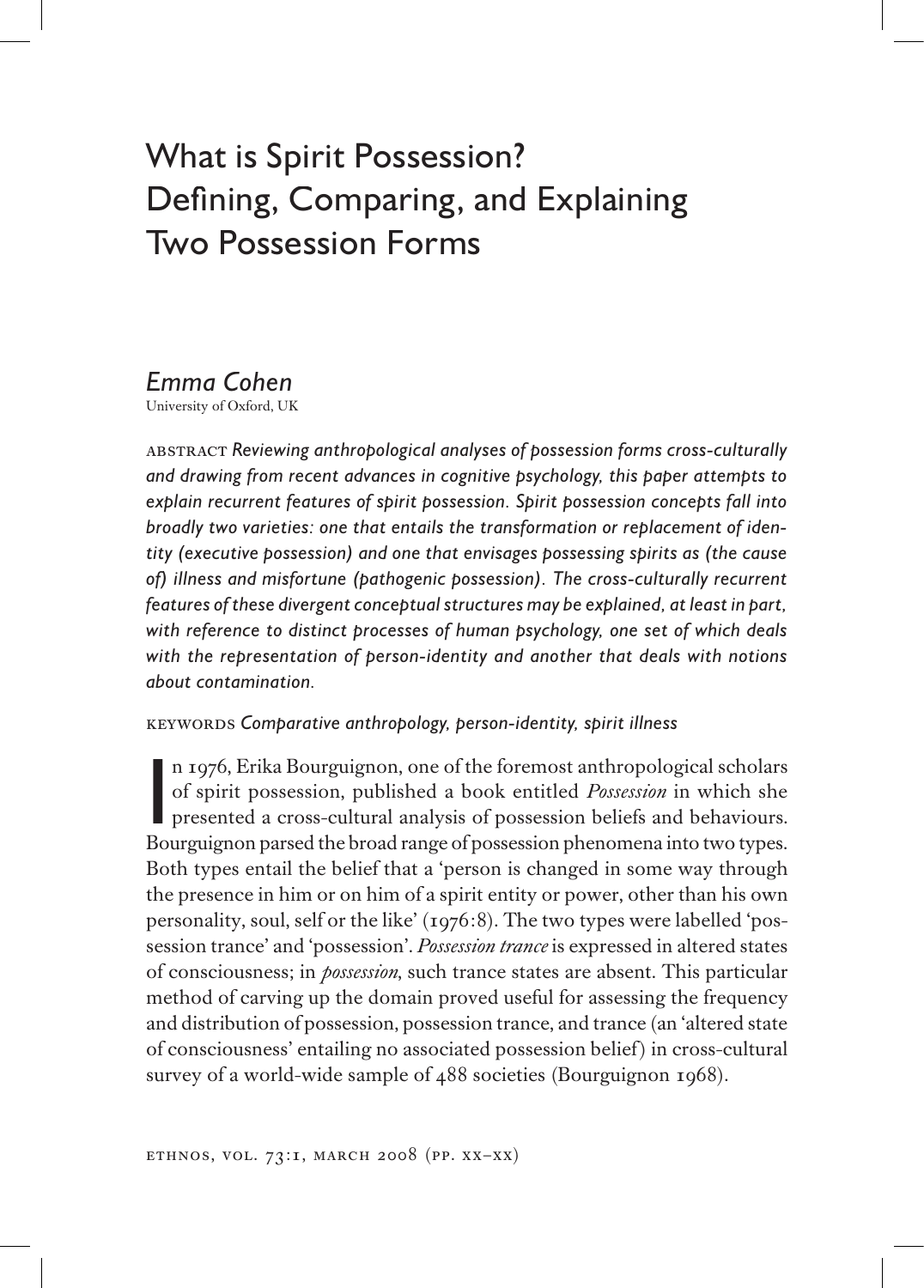Such apparently tidy descriptions were widely criticized, however, for their failure to capture the complexity, variability, and polysemy that characterise actual representations of possession on the ground. Possession forms, like many other topics of anthropological study, resisted being pinned down to a singular, one-size-fits-all definition. Indeed, it was stressed, abstract context-free definitions of apparently widespread  $-$  but different  $-$  cultural phenomena, by their very nature, gloss over the very specific, unique, culturally-embedded qualities of possession phenomena in their local contexts. And these qualities, it was proposed, were what anthropological enquiry should be concerned with. As historical and cross-cultural comparative and explanatory approaches increasingly gave way to particularistic interpretive accounts in anthropology, the relevance of a generalizable definition of what counts and what does not count as possession declined. The central contention was that possession was no longer considered a 'thing' to be defined or prised apart and dissected from the 'whole' within which it could be more adequately and faithfully understood and represented – the parcelling of the socio-cultural domain according to arbitrarily selected and culturally insensitive measures, labels and divisions risked compromising the fidelity of the holistic interpretation.

The general discussion is a familiar one to anthropologists across the discipline, capturing the essence of crucial concerns about the tools of description, comparison, and generalization in the generation of anthropological theory. An enduring and valuable development in anthropological scholarship ever since has been to focus on the interpretive understanding of the constitution of dynamic, symbolic, socio-cultural worlds and the beliefs, concepts, ideologies, institutions, conflicts, and so on that compose them  $- a$ broad range of approaches referred to 'critical hemeneutics' (Lambek 2002: 6). However, insofar as these anthropological studies of particular cases of particular people in particular places and contexts continue to endeavour to speak to one another, even at a basic descriptive level, the thorny issues of definition necessarily remain uncomfortably salient. What, if anything, unifies what appear to be recognizably cross-culturally, recurrent features of our pseudo-analytic concept of 'possession'? What, if any, are the criteria by which one might assess the comparative utility of a study of 'possession' in one part of South East Asia for the development of an understanding of possession phenomena in another part of the region? How might one explicitly set out the dimensions along which similarity and difference may be reliably measured? Can common features be objectively identified or were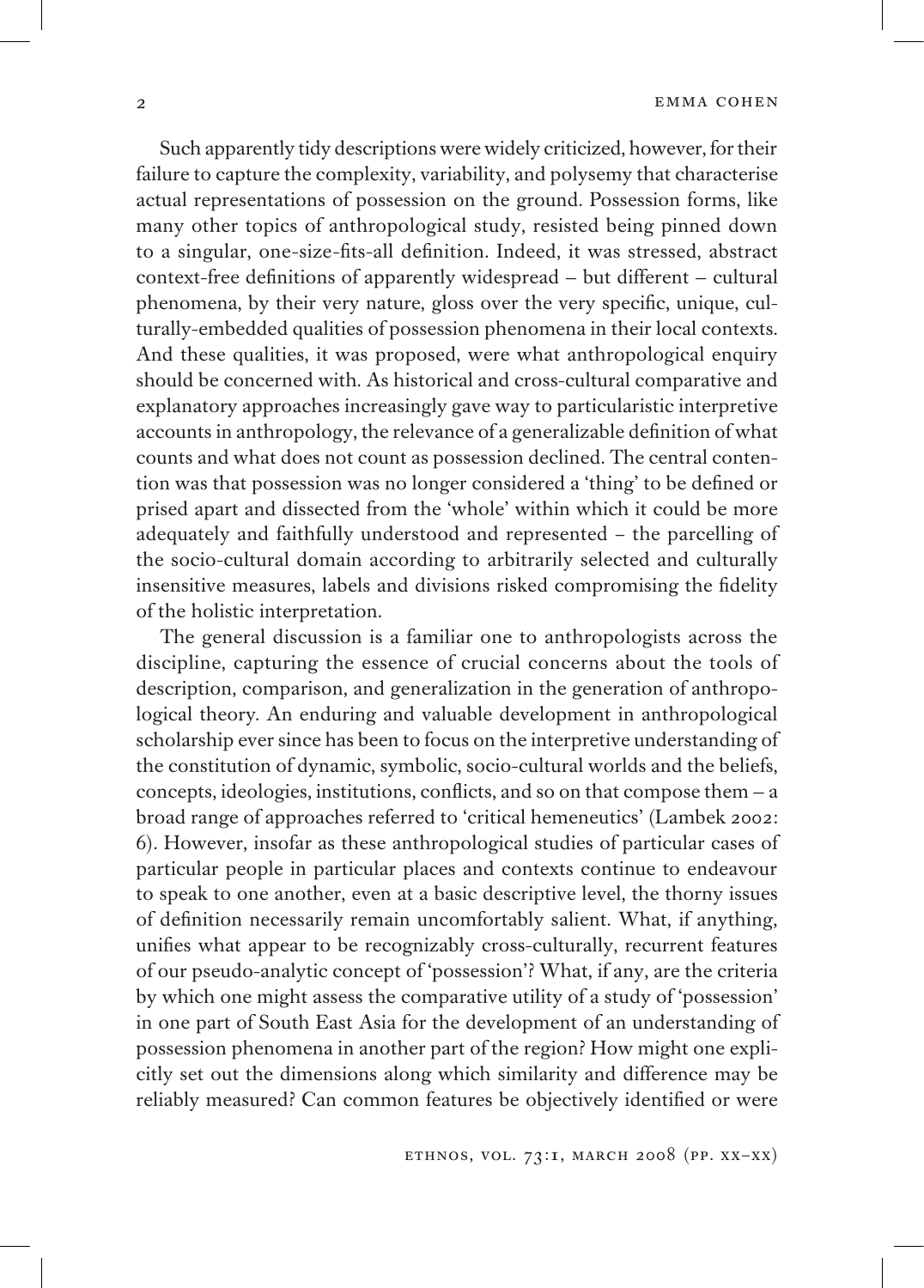Bourguignon's critics correct — any such typology leads to distortion via the imposition of inappropriate categories?

This paper offers a fresh approach to these core issues and concerns. Any comparative, theoretical approach requires a well-circumscribed description of what phenomena may be usefully and legitimately compared, and of what the theory applies to (and what it does not). In this sense, (tentative) theory informs (the working) definition. Going somewhat against the grain of interpretivism, this paper presents a working definition (or definitions) of possession that is driven by causally significant criteria. It argues that  $(r)$ possession concepts demonstrate cross-culturally recurrent features that (2) are the product of the mechanisms and processes of regular cognitive architecture, and that  $(3)$  cognitive processes constrain, and therefore explain in part, the form and spread of these features. In short, notions of what constitutes possession and the paths by which possession concepts and practices are transmitted, even across vastly different cultural environments and historical periods, are informed and constrained by recurrent features of cognition that guide perception, representation, thought and action (see also Boyer 2001; Barrett 2004).

This novel but tentative explanatory approach considers possible cognitive causal mechanisms that underpin two core types of possession concepts that have been widely described in the ethnographic literature. Although these types track closely on those identified by Bourguignon – possession and possession trance – they are distinguished according to a different set of premises. I shall call these two types *executive* possession and *pathogenic* possession. Both possession forms entail the direct actions of spirit entities in or on a person's body. *Pathogenic* possession concepts result from the operation of cognitive tools that deal with the representation of contamination (both positive and negative); the presence of the spirit entity is typically (but not always) manifested in the form of illness. *Executive* possession concepts mobilise cognitive tools that deal with the world of intentional agents; the spirit entity is typically represented as taking over the host's executive control, or replacing the host's 'mind' (or intentional agency), thus assuming control of bodily behaviours. The following sections develop an account of the causal significance of this typology in terms of normal human cognition. Such a reconceptualization provides a basis for the development of the comparative analysis of like forms of possession cross-culturally and, ultimately, for a return to explanatory accounts of the emergence, transmission and persistence of recurrent features of spirit possession concepts and practices.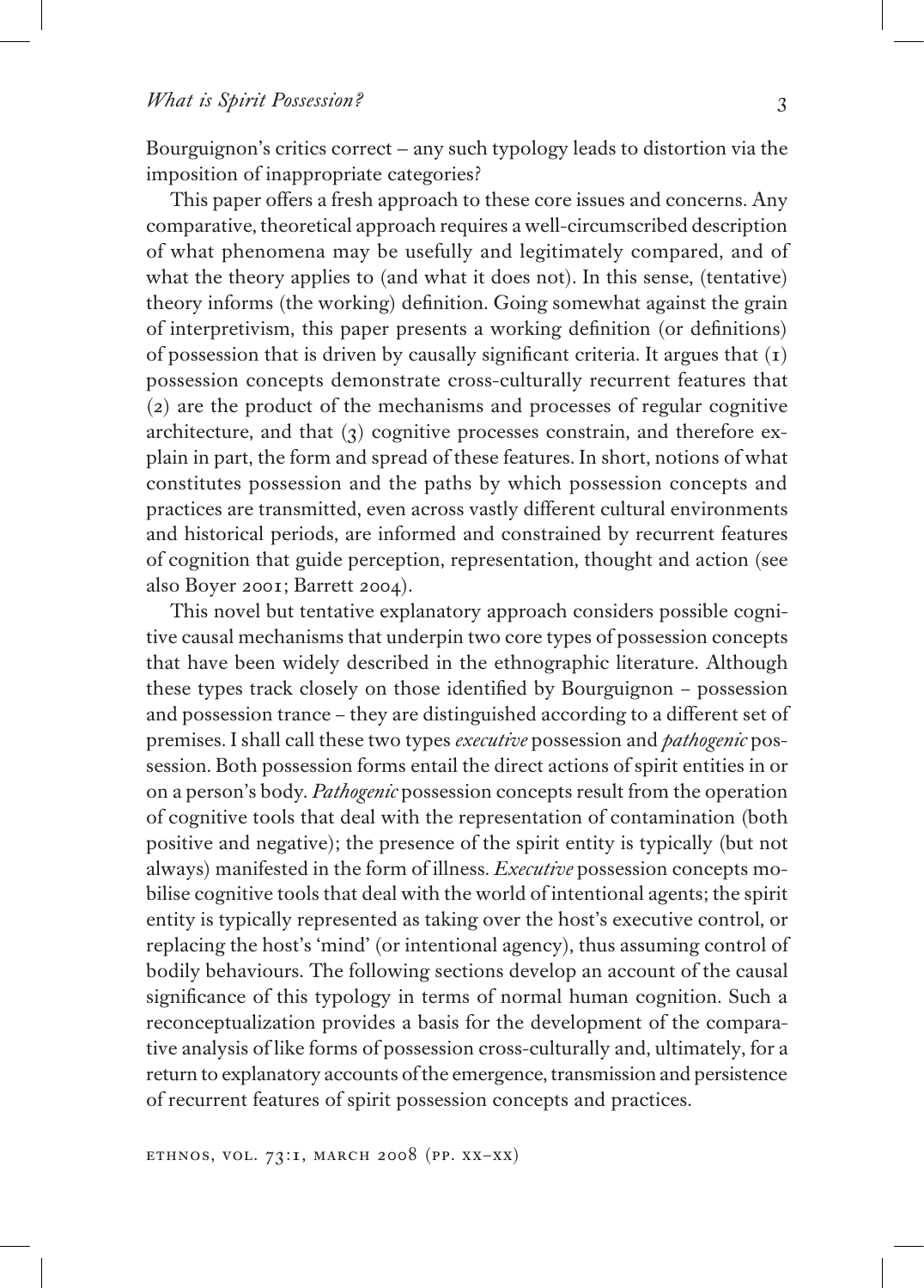#### **Explaining Possession Forms**

The field of possession studies is no stranger to analytical typologies. Possession forms have frequently been defined in the context of attempts to resolve controversies surrounding how possession behaviour might be adequately interpreted. The distinction between 'madmen and mystics' was a widespread preoccupation in early anthropological and medical analyses (see Klass 2003 for a recent interdisciplinary approach to these issues). Spirit possession forms have also been variously defined, and typologized, in terms of their social and communicative functions (Lewis 1971; Firth 1967) and their structural-functional properties (e.g. Rex L. Jones' [1976] analysis of spirit possession in Nepal).

A more neglected issue concerns the recurrences and variations in the forms that possession ideas take cross-culturally. Bourguignon distinguished between two forms of possession: 'one form of possession causes a change in bodily functioning; the other form of possession alters consciousness, awareness, the personality or will of the individual' (1976:3). Further refinement of Bourguignon's characterization of these forms developed into a distinction that turned on the presence or absence of trance behaviour. Bourguignon claimed this to be an important distinction that recurs frequently in the anthropological literature. Critics, however, objected that the belief-behaviour distinction (as it became characterized) was arbitrarily drawn and led to problematic explanatory analyses premised on a reification of 'trance' (the 'behaviour' element) and 'possession' (the 'belief' element) as naturally distinct. The ill-fitting categories, it was argued, are then 'imposed' upon widely diverse phenomena in an effort to compare, understand and explain them in terms of arbitrarily selected principles (e.g. Lambek 1989; Maurizio 1995).

In this paper, I agree that the trance-focussed distinction is an unhelpful way of analysing the cross-cultural patterns in possession forms identified. The objections to Bourguignon's overall approach are not entirely unproblematic, however. Bourguignon's ambition to identify and apply comparatively useful categories that can cut through the diversity of the phenomenon to identify recurrent, underlying principles and features is potentially of considerable theoretical value. Indeed, Bourguignon picks out what I will argue *are* important patterns in the ways in which possession is represented. I contend, however, that the presence or absence of trance is not a theoretically driven distinction. Consider the following examples of possession belief, used by Bourguignon to develop the possession/possession trance typology. Among the Jews at the time of Christ, beliefs in possession by 'unclean spirits' took at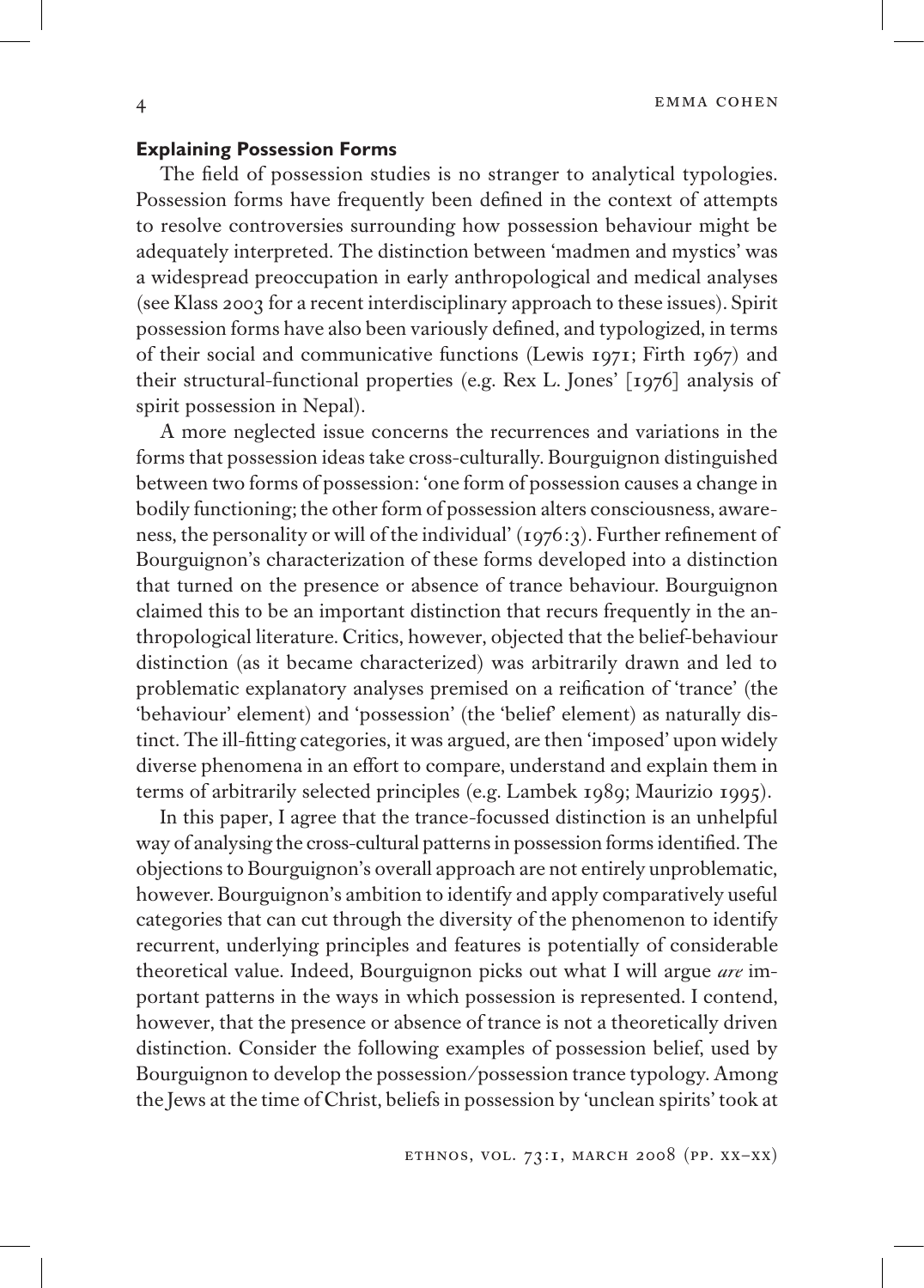# *What is Spirit Possession?* 5

least two principal forms. On the one hand, spirits would inhabit a person's body, speaking through the person to reveal their identity. On the other hand, there were beliefs that entailed the causal attribution of illness or malady (e.g. deafness, paralysis, etc.) to the presence of the possessing spirit in the person's body. A superficial analysis of the component features of these two descriptions of possession could point to any one of a considerable number of differences, including the presence or absence of trance. How, then, can we carve the phenomenon at its joints? What should inform our theories of cultural phenomena? Below I outline the general approach framing the problems and claims in the remainder of this paper.

Possession is not a 'thing' to be explained, but a complex series of patterns of thinking and behaviour. Failure to recognise this fundamental premise has led, in part, to the generation of definitions (or theories) of possession as some*thing* else that purportedly bears arbitrarily selected similarities, or causal underpinnings (e.g. dissociative identity disorder, or hysteria, or mental illness, and so on). Possession was considered by proponents of such approaches to be explainable, for example, with reference to the biological capacities of humans to experience trance states, or to the largely unknown mechanisms underlying mental pathologies. It was in response to such culture-blind, magicbullet approaches to understanding possession that anthropologist Michael Lambek presented some alternative ways of conceptualizing possession and trance phenomena (1989). Lambek's key suggestion was that not only is possession a whole social complex, but trance also (generally considered as a psychobiological capacity) is cultural; 'the appearance of trance is mediated by the cultural model, by its social reality; the collective representations of trance precede its incidence' (1989 : 38). Lambek further suggested that the variability and complexity of trance and spirit possession phenomena should be given central place in cross-cultural investigations – 'in cultural matters, the lowest common denominator cannot tell us very much' (ibid.:  $37$ ) – and recommended interpretive over explanatory ambitions. 'Possession', he, and many others since, argued, 'can enter into virtually all areas of life ... It cannot be explained in simple terms. In fact, its very penetration into so many areas of life, the diversity of its functions and expressions, suggests turning away from causal, etiological explanations toward examining its structure, organization, reproduction, and meaning' (ibid.: 45). I suggest that although the turn toward context–sensitive interpretive accounts has richly enhanced our appreciation of the diversity and polysemy of possession phenomena, the turn away from explanatory endeavours altogether was overly hasty.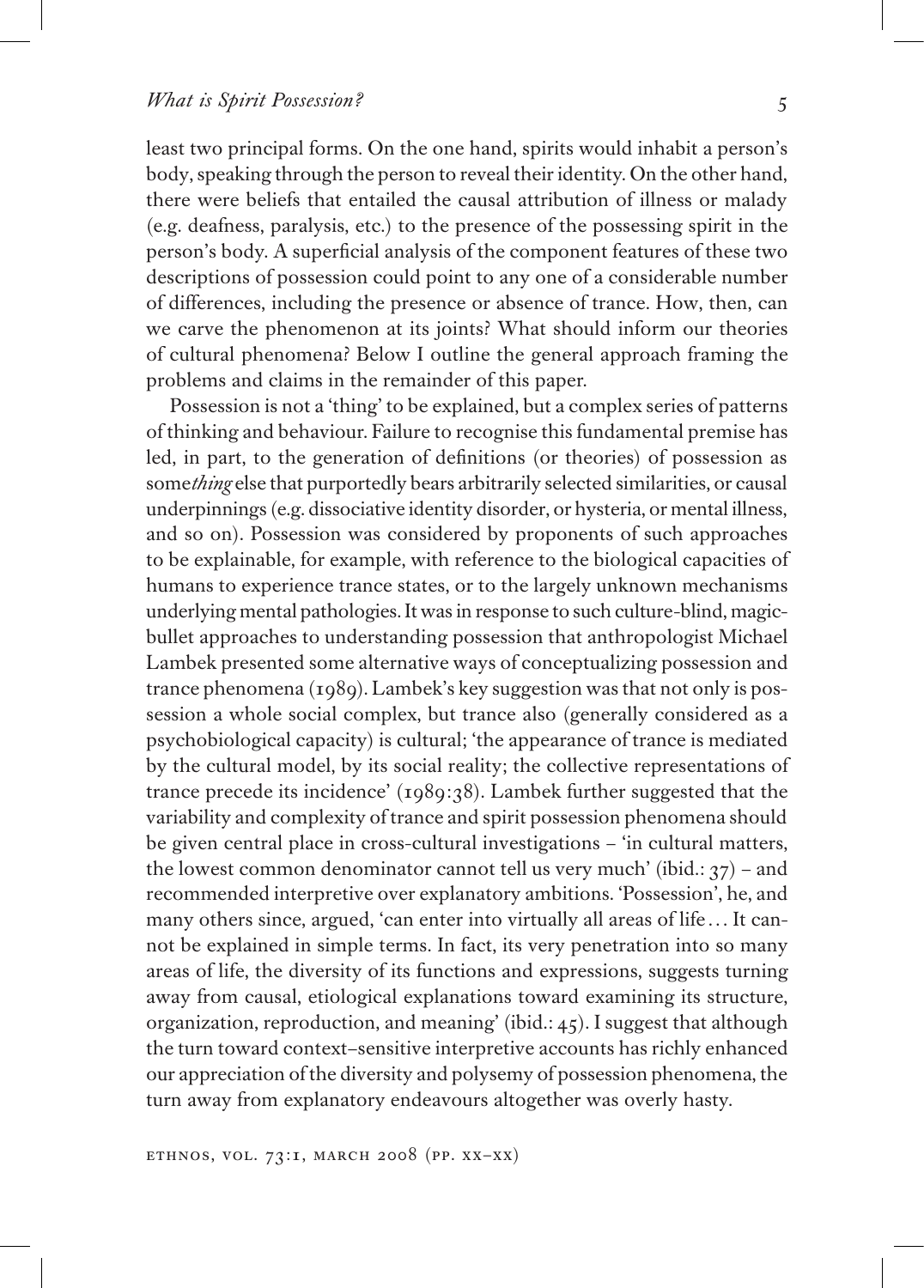Explanatory theories should be generated from and consistent with the relevant evidence available. In explanations of cultural phenomena, such evidence *necessarily* includes data concerning the 'structure, organization, reproduction, and meaning' of the phenomena. Insofar as these aspects of possession demonstrate historically and cross-culturally recurrent features, albeit manifested in culturally specific settings and ways, I suggest that the identification of general mechanisms at work is a worthy anthropological endeavour that can mutually engage with descriptive and interpretive approaches. Specifically, in generating hypotheses about the incidence and spread of recurrent *and* variable spirit possession beliefs and practices, we must consider both the ethnographic and scientific data on how such concepts and beliefs are represented within and communicated among human minds.

Previous medicalist theories of possession and trance phenomena were not only largely culture-blind; they were also mind-blind. Theories of how possession concepts arise and persist are developed through observations of how people conceptualize possession on the ground. These observations and theories can guide how we carve up the whole domain, identifying like forms of possession, not according to categories imposed from outside, but according to categories produced by natural cognition. It is necessarily through attention to the details and complexities of how people represent possession on the ground that we can develop explanatory theory and hence working categories and definitions for the comparison of truly similar cultural phenomena. The following account of mental processes entailed in the generation and persistence of possession concepts demonstrates the need for a categorical distinction within the broad range of phenomena that are either lumped together in the scholarly literature as 'possession' or categorized on arbitrary and superficial grounds. Insofar as the cognitive mechanisms identified represent panhuman capacities, the categories developed should not require any 'imposition' on the cultural phenomena we seek to understand.

# **Possession Concepts**

Below I offer some tentative suggestions in an effort to begin to develop at least partial, provisional answers to the question of how possession concepts are cognitively represented. I consider the profiles of two widespread conceptual forms. These forms are preliminarily distinguished and identified according to the basic causal structures that characterize the various possession concepts. The first form appears to entail recognizably recurrent patterns of thinking to do with spirits as entities that cause illness. The second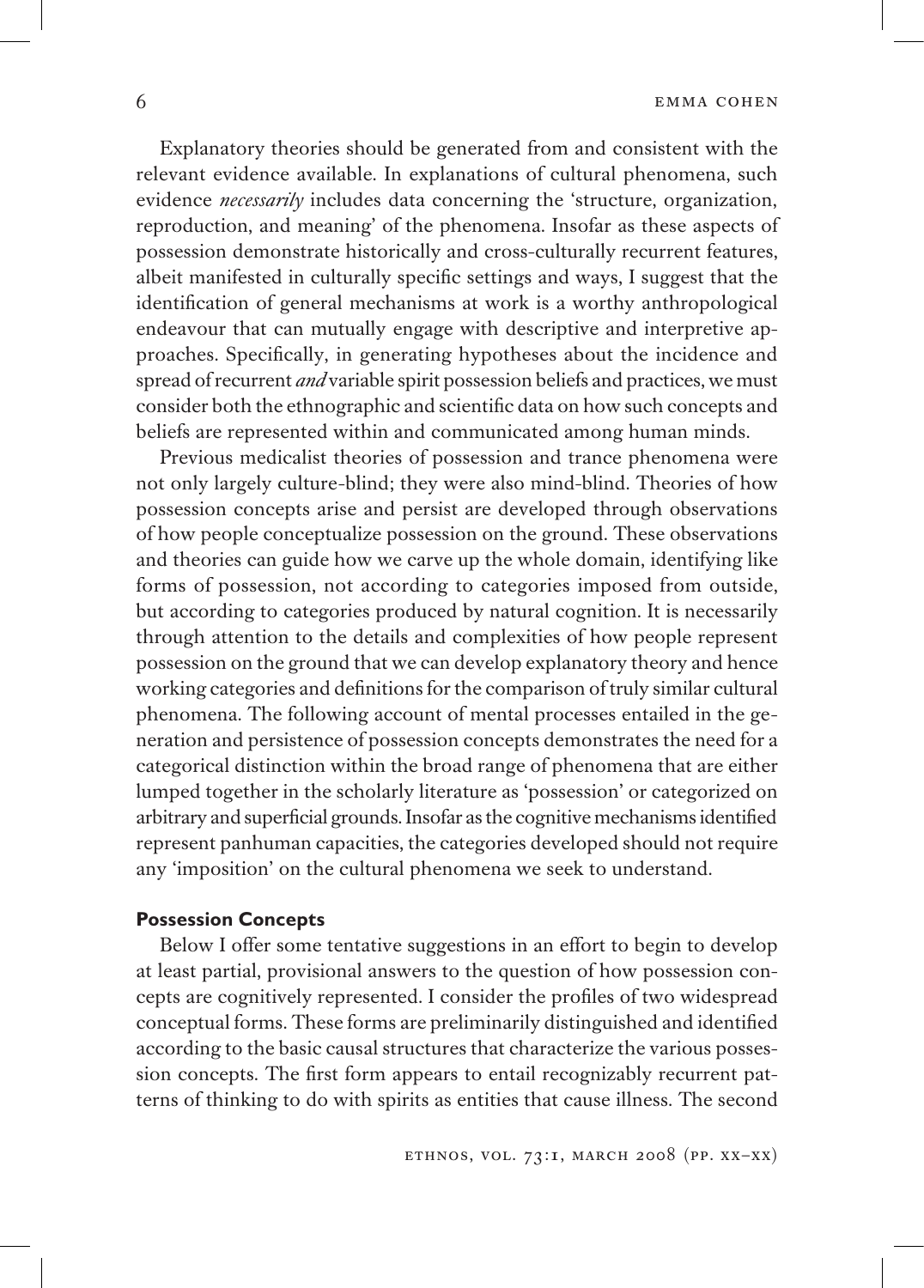# *What is Spirit Possession?* 7

cross-culturally recurrent set of concepts entails causal reasoning to do with the relationships between persons and bodies. After a brief introduction to the these concepts, I consider how these different conceptual structures are underpinned by (at least partially) different sets of cognitive mechanisms and processes and how the relevant cognitive mechanisms serve to constrain their variation and transmission.

In her account of spirit possession in Ghana, Margaret J. Field gives a clear description of certain features of the local possession concept. Her remarks concern the Ga ceremony of 'driving away a bad *gheshi* '. Field writes, 'A bad gheshi is thought of as an influence of ill-luck inhabiting a person and bringing him misfortune and unprosperity when circumstances appear propitious. For the expulsion procedure he is taken by the medicine-man and his apprentices to the outskirts of the town and the bad *gheshi*ldriven out of him into the bush or perhaps tied to a post or even induced to enter a fowl which is then driven away' (1969:11–12). In Susan M. Kenyon's account of *zar* spirit possession activities in Central Sudan, she describes the case of a woman called Amna with a condition the woman described as 'a beating in my stomach, headaches, pains, cramps and vomiting ... vomiting until I fainted' (1999:94). Kenyon relates how, after various diagnoses, treatments and setbacks over a period of years, Amna reluctantly entertained the possibility that she was possessed by *zar* spirits. Only when she was close to death did she perform the costly *karama* ceremony in order to meet the demands of the possessing spirits. Following the final ritual procedure, Amna recovered from her long illness. She confidently attributed her recovery to her performance of the *karama* ceremony. Janet McIntosh describes Giriama possession, in which spirits 'may spontaneously possess an individual, making him or her fall ill or ruining their fortunes' ( $2004:100$ ). On confirming via divination that possession is the cause of illness or misfortune, the spirits are either exorcized or mollified through the host's conversion to Islam. Within the context of 'peripheral possession', in which predominantly women are 'afflicted' with possession, Ioan M. Lewis states that possession is 'diagnosed and treated as illness' (1989 :79). The illness is often cured through exorcism of the intrusive spirit or accommodated through the performance of ceremonies that 'tame' the spirit. A catalogue of such possession-as-illness concepts is given, including numerous examples from Africa, South America, and South-East Asia (ibid.: 64 –77).

Although drawn from across many different cultural contexts, these various descriptions of possession manifest important similarities. Principally,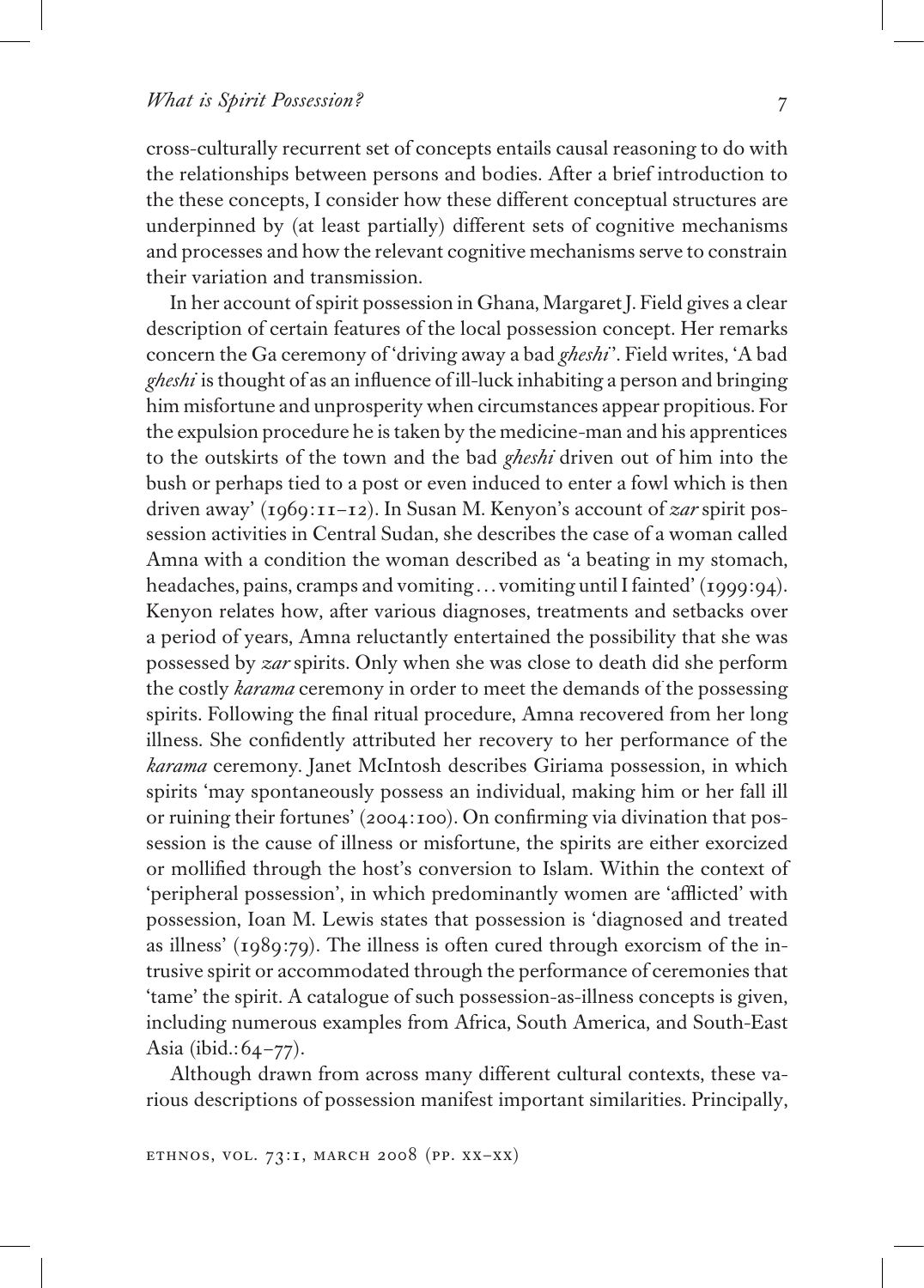they commonly involve the attribution of misfortune, such as illness, to the intrusion of a spirit into a person's body — an extremely widespread notion cross-culturally. Before we consider more fully the recurrent features of such possession concepts, and the cognitive mechanisms underpinning their structure, let us briefly look at some further descriptions of possession, in which the effects of the possessing spirit appear to be reasoned about quite differently.

In many forms of possession concept, a spirit is represented as entering a person's body and as displacing or eclipsing the agency (or mind or soul or spirit, etc.) of the host, thereby causing a change of identity. For the duration of the episode, the spirit is said to be responsible for all behaviour and speech. Melville Herskovits writes, 'The individual thereupon is held to be the deity himself (1948:66). In Mayotte possession, according to Lambek, 'Spirits enter the bodies of human beings and rise to their heads, taking temporary control of all bodily and mental functions . . . The emphasis is on the *change* that has that has occurred. Despite the fact that the body remains the same, it is now occupied by a different person (1981:40). Paul Stoller writes of Songhay possession, 'Spirit mediumship results from the temporary displacement of a person's double by the force of a particular spirit… The medium's body has become a deity' (1989:31).<sup>1</sup> The same fundamental concept is described by Dan Rosengren in his account of human-spirit interaction in the Amazon; 'The general understanding, it seems, is that the soul of the shaman leaves while the spirit enters his body. This metempsychosis is possible since the body is something exchangeable which can be worn by various users; metaphorically it is described as the dress, *imanchake*, of the soul' (2006:812).

During my fieldwork with a population of Afro-Brazilian religionists in the northern Brazilian city of Belém, the majority of research participants offered similar descriptions of possession. A senior member of the group described possession as occurring when the body of the medium joins with the spirit entity. These two parts, he claimed, make up the new (possessed) person. Another senior member described possession as the moment in which one's own spirit withdraws 'and another spirit comes and throws him/herself into your body'. Drawing a clear demarcation between herself and the possessing spirit, another member described her possession episodes as follows: 'I don't know where my spirit goes. I don't know. I only know that I switch off. I don't remain in me.' When one is possessed, one's own spirit is said to 'lie down', 'journey to the other world', 'dream', 'sleep', or 'remain watching'. The spirit entity is said to 'take control', 'dominate the mind', or 'command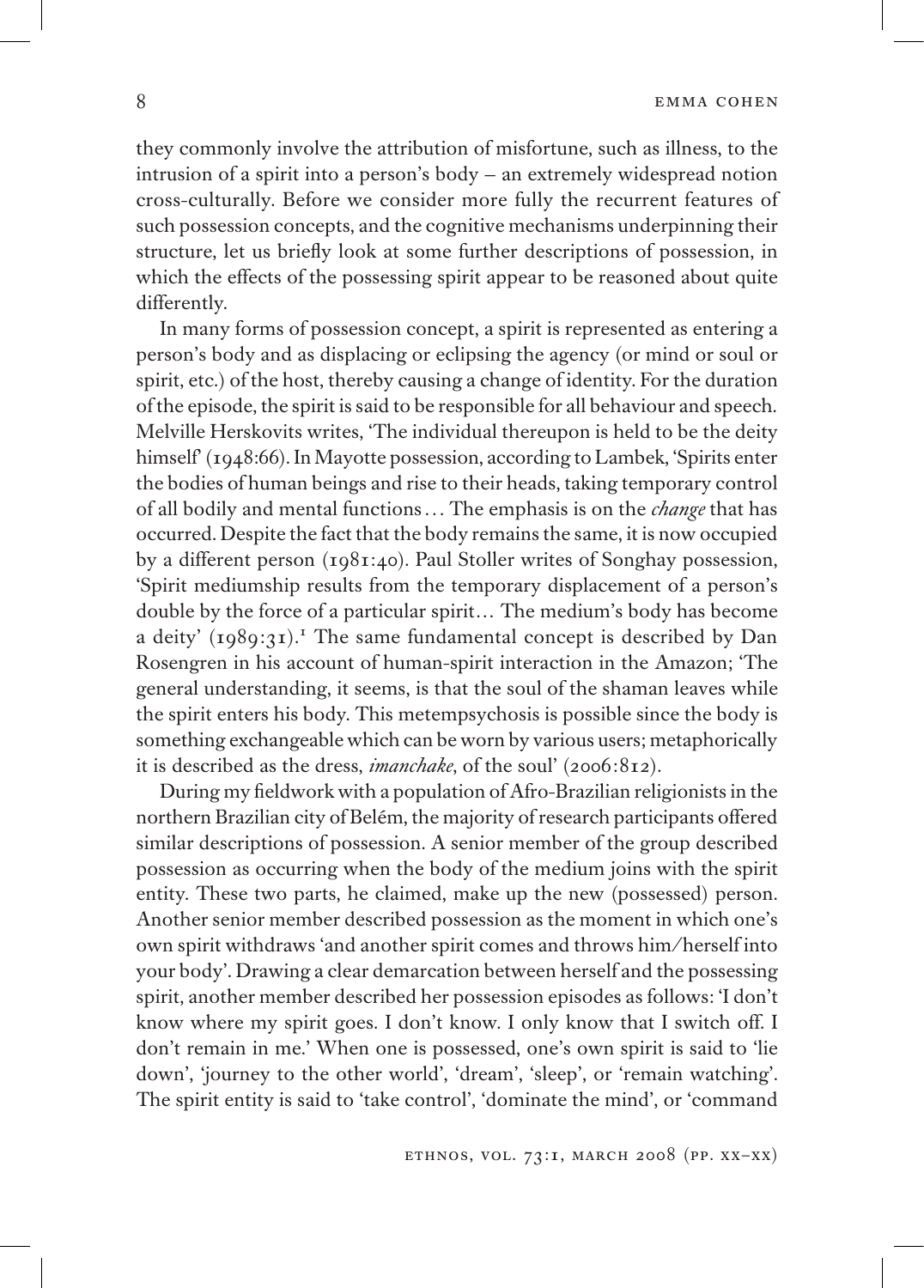# *What is Spirit Possession?* 9

the body and the mind'. As one person stated, 'Possession for me is a state of unconsciousness . . . in which we are not answerable for our actions, our bodily movements . . . we don't have control of our bodies anymore. It's the total loss of control of the body and the mind. Something else controls — it is the spiritual being'.

Such possession concepts, which I propose to label 'executive possession' concepts, may be defined as minimally entailing the following features: (a) the presence of an incorporeal intentional agent in or on a person's body, that (b) temporarily affects the ousting, eclipsing or mediation of the person's agency and control over behaviour, such that (c) the host's actions are partly or wholly attributable to the intentions, beliefs, desires and dispositions of the possessing agent for the duration of the episode. These features collectively represent the basic causal structure of *executive possession*.

In contrast, the first form possession concept described above – 'pathogenic possession' - minimally entails the following set of conditions: (a) the presence of an agent in or on a person, that (b) either causes no (perceived) effects (i.e. the spirit is 'dormant')<sup>2</sup> or causes physical effects, such as disease or illness, or psychological effects, such as depression or hallucinations, or existential effects more broadly defined, such as financial misfortune, and that (c) may persist indefinitely or until a diagnosis is made and the agent is dispossessed of the host's body. This concept does not entail the displacement of the person's identity. It does not require, for example, that the person is addressed by a different name  $-$  the name of the possessing agent  $-$  as is commonly the case in executive possession episodes. The spirit's name is often not known until steps are taken to eliminate or mollify it. Indeed, ritual naming ceremonies frequently appear to concern the establishment of the possessing agent's identity as a person, no longer an unknown, unpredictable, and unbiddable thing or force.

There have been various attempts in numerous influential sociological and anthropological theories to capture the general principles common to 'pathogenic' possession. Lewis claimed, for example, that this form of possession was definitive of 'peripheral' cult activity, the domain of oppressed women of marginal social status, and an expression of protest and resistance. Lewis's theory, perhaps the last 'master narrative' of any potential explanatory import, came in for wide criticism partly on the grounds that its predictions about marginality, oppression and resistance failed to resonate with a wide range of cases (see Cohen 2007a:69). Although there has been little further consideration of the possible factors shaping and constraining the range of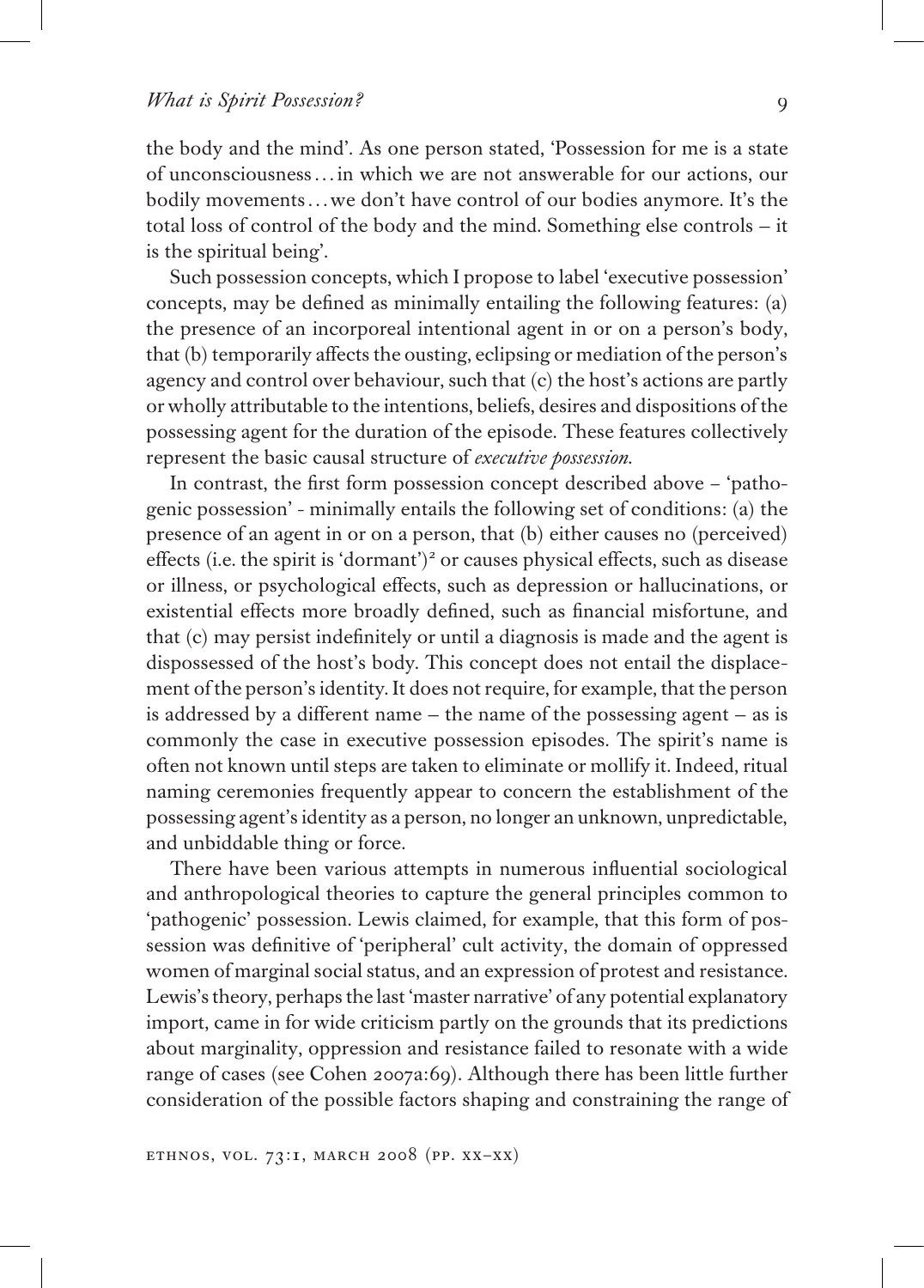forms that spirit possession concepts take, and the cross-cultural transmission, persistence and patterns of distribution of these forms, the same patterns are still implicitly recognized. McIntosh, for example, draws attention to some of the key features of such possession ideas and practices in contrast to other forms. She writes, 'Unlike the short-lived trance possession brought about by drumming and dancing during diviners' spirit-propitiation rituals, possession by coercive Muslim spirits is a chronic state in which hosts go about their lives in a state of ordinary awareness while their bodies and actions are subject to the spirit's intervention' (2004: 101). Lurking in this description is a lingering differentiation between possession and 'trance possession' forms that turns on the presence or absence of trance (see also Budden 2003:31-32). I suggest, however, that insofar as trance is apparently present in one form and not in the other, this is yet one further feature of the phenomenon to be explained.

It is important to note that the forms of possession preliminarily defined here do not refer to types of hosts or mediums, or cults or religious systems, or even possession episodes. For example, a person who is conceptualized as experiencing pathogenic possession, as defined above, may be possessed by an intrusive agent that causes a range of undesirable physical symptoms, such as nausea and dizziness. The same person may undergo what is conceptualized as executive possession as part of the prescribed procedure for ascertaining the identity and demands of the possessing agent. If elimination of the agent follows, the person may be conceptualized as being no longer possessed. This preliminary analytical distinction, therefore, is not premised on classificatory systems, as was frequently the case with medicalist and sociological theories, that box types of participants or possession cults together in ways that necessitate the hardening, fixing and artificial naturalization of culturally supple and dynamic phenomena. It parses distinct cultural phenomena at the level of cognitive representation, a level at which the cognitive sciences *are* now identifying a degree of rigidity and constraint, a level at which there are potentially ascertainable material causes and effects upon cultural transmission. To consider how this occurs, let us now turn to the cognitive processes that are activated by these conceptual forms and that give rise to their distinct causal structures.

#### **The Cognition of Possession: Executive Possession**

Executive possession concepts employ a vast range of cognitive systems, many of which work below the level of conscious awareness. The majority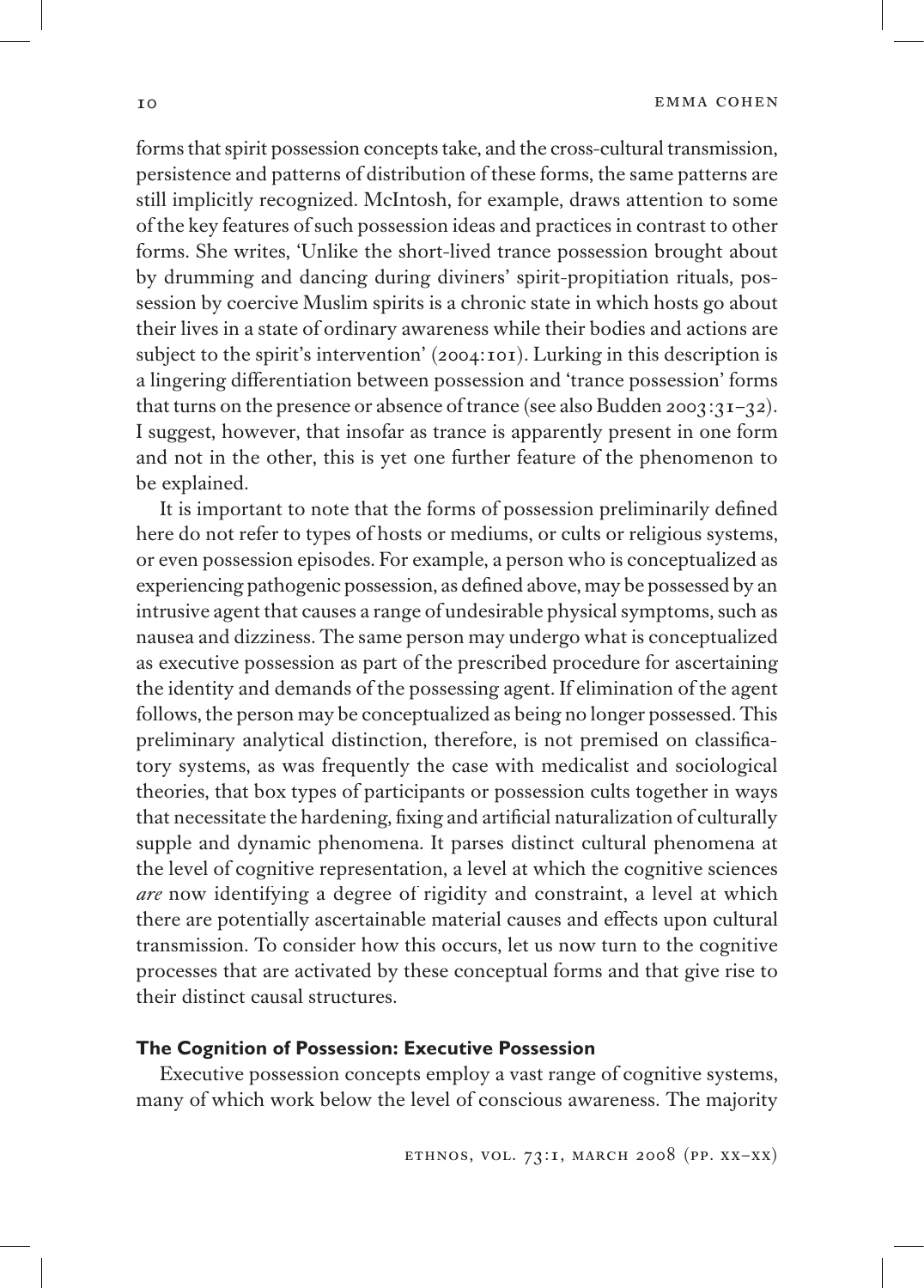of the inferences delivered by these systems go undetected, enabling people to negotiate the mechanics, commands, and simple problems of everyday life effortlessly and automatically. For example, the identification of persons we know well, from one day to the next and from one year to the next, is, on the whole, an effortless process. In fact, there are certain cognitive processes, dedicated to solving specific kinds of problems, that function independently of and even resist conscious control. Recognising faces is one such process. Those of us whose face-identification systems are intact could make every effort to imagine we are prosopagnosic (i.e. face-blind) while watching the news or flicking through our fieldwork photographs, or even to imagine what it must be like to be prosopagnosic, but we would fail quite miserably. We could not help but identify a face when we saw one, and identify the specific persons familiar to us when observing their faces, regardless of how much we consciously endeavoured to switch off such processes. Similarly tenacious systems constrain how we tacitly construe the nature of personal identity, and therefore the nature of identity transformation. These systems are at the core of executive possession concepts.

Erika Bourguignon noted that 'the concept of spirit possession is clearly dependent...on the possibility of separating the self into one or more elements'  $(1968:4)$ . More precisely, executive possession concepts frequently entail a (literal or effective) separation of person from body. For example, the agency of the host is often represented as withdrawing from the body or assuming a passive role in relation to the control of the body, which is subsequently occupied or animated by the possessing agent. Recent research in developmental psychology suggests that person-identity is underpinned by a dualistic distinction between oneself and one's body that emerges early in childhood (Bloom 2004).<sup>3</sup> Psychologist Paul Bloom refers to this as common-sense, or intuitive, dualism. His argument, drawn from a growing body of experimental research as well as developmental and evolutionary considerations, has generalizable, cross-cultural implications (see Gopnik, Meltzoff & Kuhl 1999; Sperber, Premack & Premack 1995). Dualism, he claims, emerges as an evolutionary by-product of the fact that humans have two parallel cognitive systems engaged in the perception of bodies and persons. These systems, known as 'folk-physics' and 'folk-psychology', are the focus of an extensive literature in the psychological sciences. One system deals with the physical world through the application of intuitive theories about push, pull, cohesion, contact, and so on. The other system deals with the social world and applies causal theories that have to do with mental attributes, such as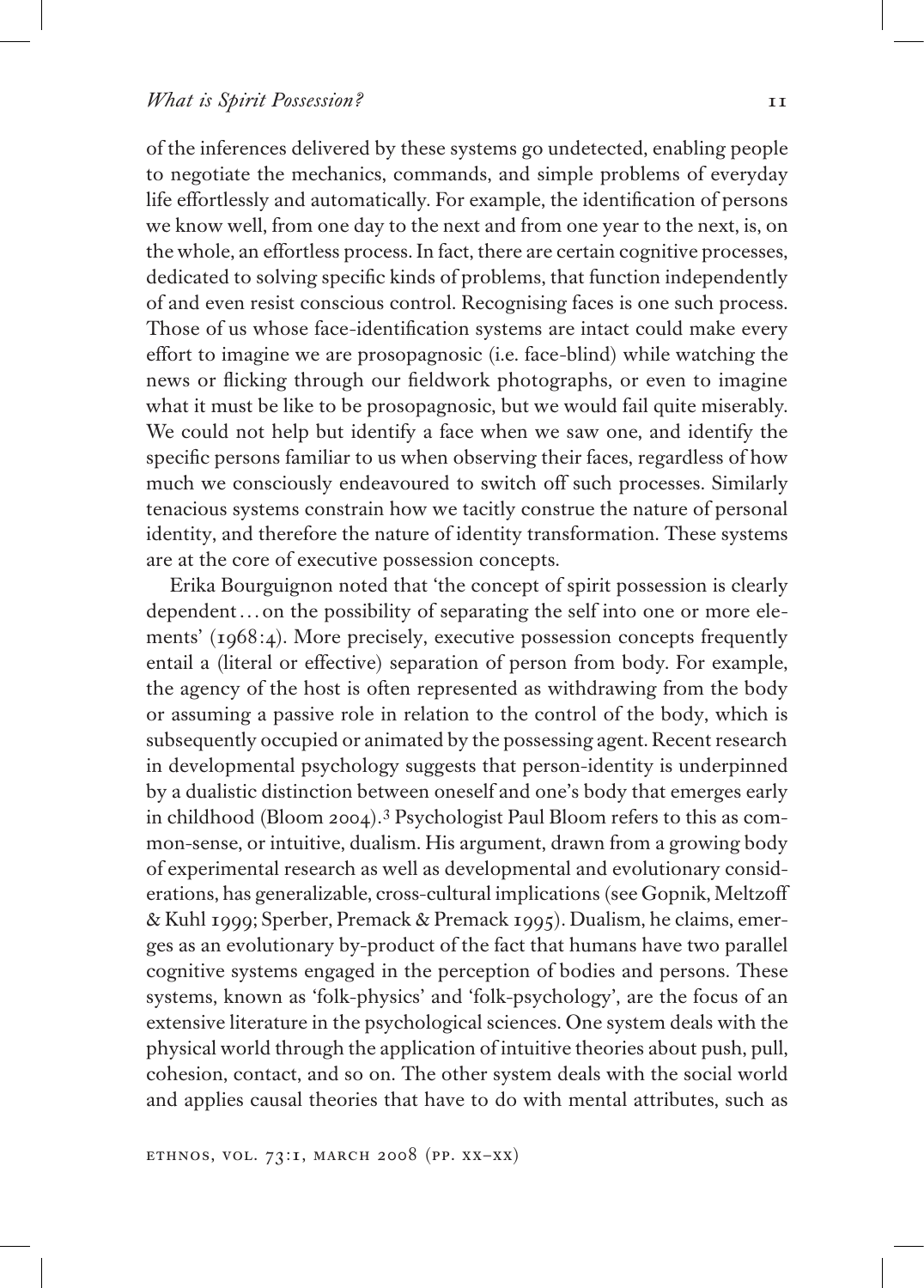beliefs, desires, dispositions and intentions. Bloom suggests that these systems deliver incommensurable outputs. As a result, humans are represented both as psychological agents and physical objects - but these two co-existing sets of cognitive representations never fully achieve coherent integration. This gives rise to a dualistic perception of ourselves and others.

There is compelling anecdotal evidence and growing experimental evidence in support of this position (e.g. Kuhlmeier *et al.* 2004). The failure to integrate body-relevant outputs and person-relevant outputs of these distinct systems is what leads children to suggest, for example, that their brain helps them do maths, but that *they* love their sister or brother (Bloom 2004). Bloom writes, 'Our intuitive dualism grounds our understanding of personal identity. We recognize that a person's body will age; it might grow or shrink, lose a limb, undergo plastic surgery — but in an important sense, the person remains the same' (2004:195). Intuitive person-body dualism underpins notions that one can survive one's biological death. It supports representations of disembodied spirits as well as, for example, fanciful musings about combining *that* person's mind in *that* person's body (for example, to create the perfect partner).

 Of course, there are many situations in which the fact of the 'embodiment' of person-identity is highly significant. Humans identify other persons by paying special attention to the face or voice; we readily appraise persons according to their age, sex, and skin colour (Hirschfeld 1999); we posit intimate associations between who we are — our self-essence — and particular body parts, such as the brain, heart, stomach or blood, and so on. There is some indication, then, that in the course of development, children and adults acquire a deeper understanding of the interdependencies of body and person or self and apply this in reasoning about the social world at least in some contexts some of the time. Nevertheless, there are many situations in which the interdependencies of self and body appear to be denied. Adults commonly distinguish between the things that they consider *they* do and what their *body* does, for example in concepts of death and afterlife, and even in the more everyday recognition, for example, that their body lets them down, or belies their 'mental age', and so on.

Many people explicitly deny holding a strong Cartesian view of the world. On the materialist view, for example, all thoughts, memories, passion, love, as well as mathematical and artistic competence are expressions of brain activity. It is suggested, however, that even materialists can be *intuitive* dualists — their explicit and often elaborate and complex theories largely fail to penetrate or inhibit the activation of their ancient, automatic, and rapid cognitive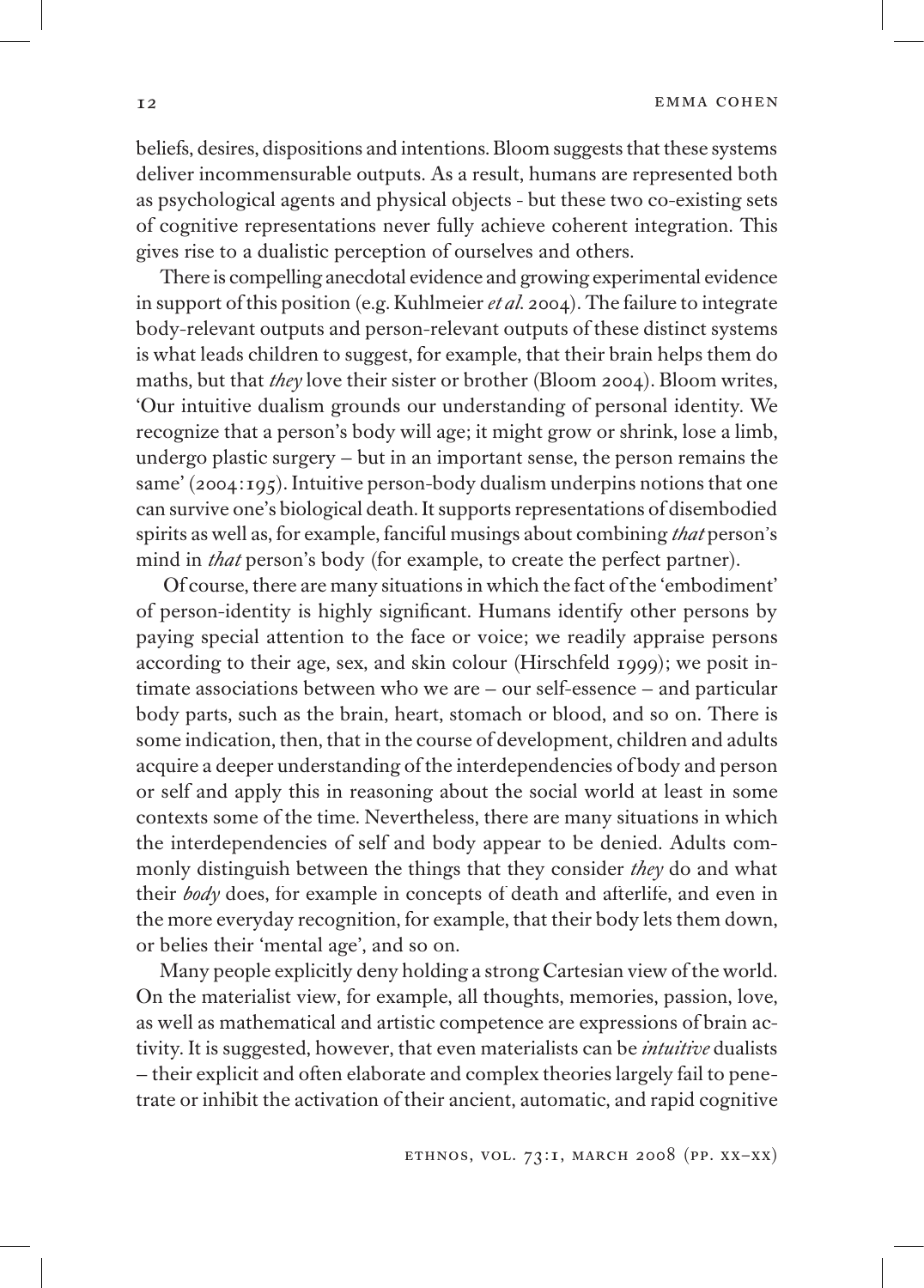processors. Materialism presents difficulties that parallel those experienced when one attempts to simulate prosopagnosia. Even those who know nothing of brains, who have no explicit or lexicalized representation of self- or person-identity, can be *intuitive* dualists, such as when they posit the existence of the self-essence (or, for example, soul) after death or the displacement of the self from the body in a possession episode. There is considerable scope for the systematic investigation of cross-cultural variation and recurrence in the precise conditions that activate 'embodied self' intuitions and the conditions that activate 'self-body dualist' intuitions in thinking about the social world.

Although this field of research is still young, the theories and findings developed thus far, based on experimental, observational and cross-cultural ethnographic research support the conjecture that the cognitive capacity to grasp and employ concepts that represent the autonomy of person-identity and body is widespread, if not universal, and emerges early in childhood (Bering & Bjorklund 2004; Bering, Hernández-Blasi & Bjorklund 2005; Bering & Parker 2006). The cognitive mechanisms that underpin the panhuman capacities to represent persons as having an identity, and that are mobilized in identifying other persons in our environment as in some important way the same person from one day to the next, and from one year to the next, and that guide our intuitions about the relations between person and body also appear to be mobilized by executive possession concepts. These mechanisms support, constrain and organize the ways in which possession is represented.

In keeping with intuitive expectations about person-identity, for example, Spirit x is Spirit x whether he possesses Host a today or tomorrow, and whether he is possessing Host A or Host B. When possessed, the host's body is represented as containing a different person-identity, that of the possessing spirit. The new spirit-host entity may have the *appearance* of the host, but is identified and addressed as the spirit. Proper names are replaced, old conversations are taken up from where they left off previously, and interlocutor and observer endeavour to apply the appropriate identity file to the entity that now stands before them. The semantic and affective information, impressions, and assessments of the possessing agent, contained in the 'identity file', together with basic folk-psychological capacities, enable the observer coherently to interpret the entity's behaviours and utterances. Alterations of voice and vocabulary, special abilities to heal and counsel, and apparently miraculous feats are now explainable against this background of information about the person-identity of the possessing agent.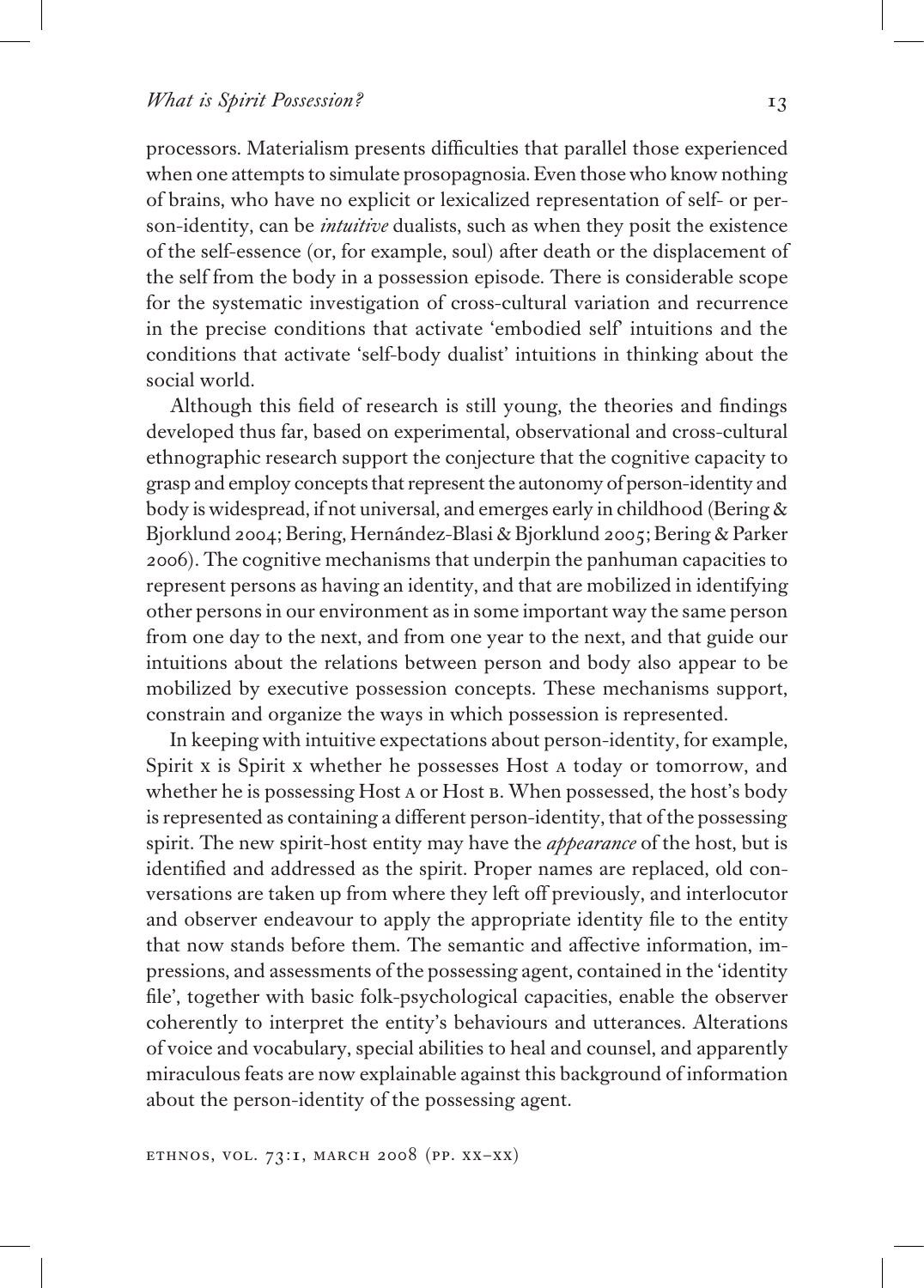Executive possession concepts typically entail the effective or literal separation of person from body and the temporary establishment of a new person-body configuration. Such concepts subscribe to a radical form of person-body dualism. As such, they are supported by ancient, efficient, and powerful mechanisms that underpin the capacities to represent our social and physical worlds according to different sets of principles, and to represent people as having identities that are fundamentally continuous, and that are readily conceptualized under certain circumstances as quite separate from the body and persistent in the face of bodily transformations and even death. It is in terms of these cognitive tools that the common principles defining executive possession concepts may be constructively characterized. It is also in terms of these tools that we can appreciate the crucial distinction between executive and pathogenic possession.

# **The Cognition of Possession: Pathogenic Possession**

The distinction betwen the two forms may be crudely understood as follows: pathogenic possession concepts primarily concern the incorporation of spirit-as-essence, not spirit-as-person, into the body. Although the identity of the particular spirit, or class of spirits, is commonly identified at some point in the diagnosis or curing/socialization/exorcism process, the spirit is primarily and most basically represented as a contaminating substance or essence (material or immaterial). It is often agentized only secondarily, i.e. it is represented as having thoughts and desires and acting in accordance with goals. This representation, however, does not entail the displacement or transformation of person-identity, as in executive possession. Pathogenic possession, therefore, is conceptualized very differently from executive possession, and employs a (partially) different battery of cognitive tools. Below I suggest that this form of possession is guided by cognitive mechanisms that deal with the representation of contamination and illness.

Beliefs about contamination are universal. The range of content expressed in these beliefs and the fears and responses elicited by them exhibit wide inter-individual and cross-cultural variability. The fundamental principles according to which these beliefs are applied, however, demonstrate considerable regularity across all contamination contexts (e.g. principles to do with avoidance, contact, and purification). Many of these principles are in place by early childhood, forming part of young children's understanding of illness. Much of the research on this area in developmental psychology is concerned with the question of whether young children have a biological representation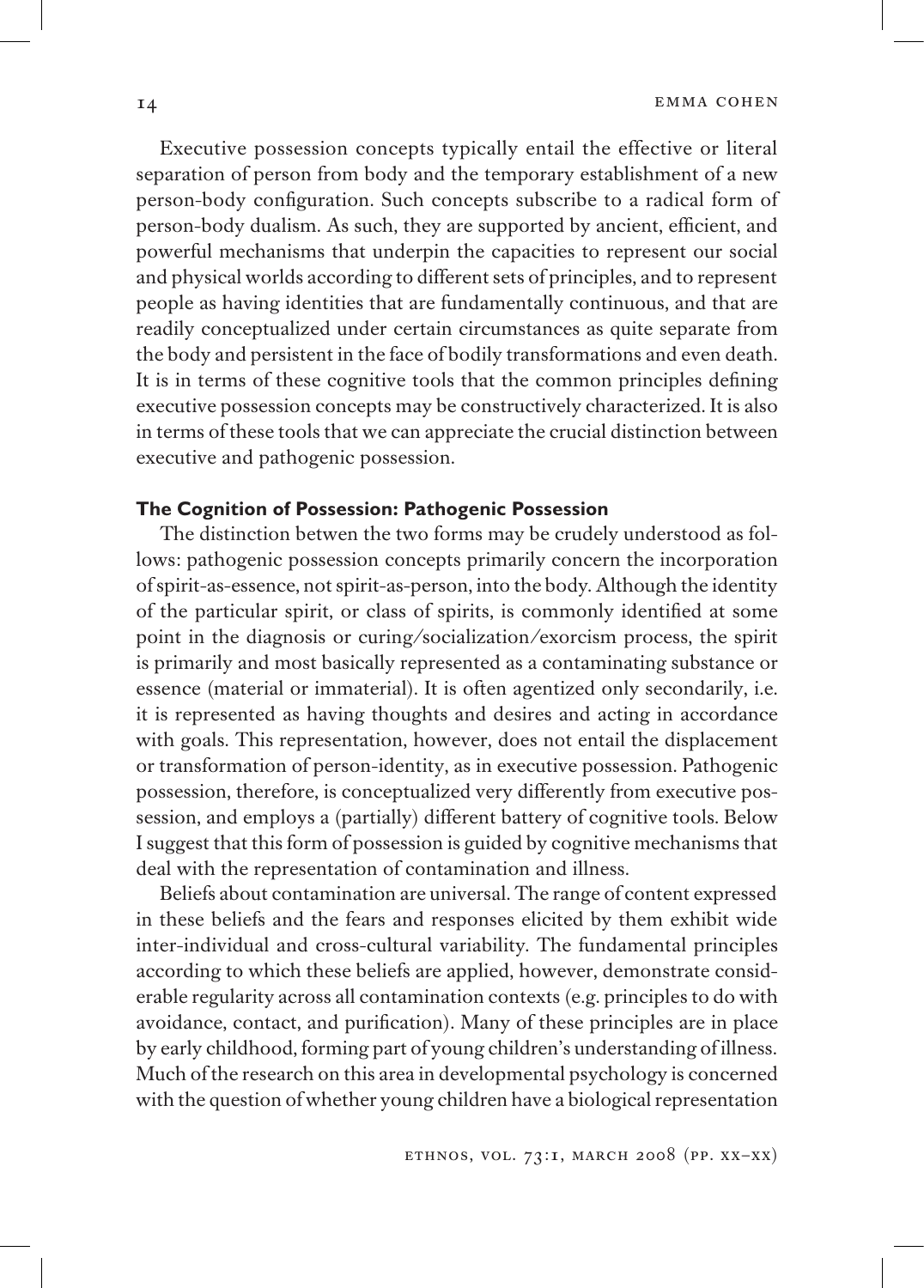of the transmission of contagious diseases. Research over the last two decades indicates that young children are sensitive to contamination and that they hold a 'skeletal framework level' understanding of contamination (Raman & Gelman 2005 : 172). A fundamental principle organizing their theories of contamination concerns contact between contaminants and uncontaminated substances. Young children also understand that contamination may occur through invisible mechanisms (e.g. through the transmission of germs). Further findings suggest, however, that young children have little knowledge of the biological nature of such entities and the biological mechanisms by which they multiply and cause illness. They fail to grasp the underlying mechanisms of transmission and do not differentiate the contaminating processes of poisons, germs and irritants (see Hejmadi, Rozin & Siegal 2004).

Nevertheless, by 4 years of age children have a functional understanding of what sorts of things in the world are regarded by their elders as potential contamination threats and a hyper-efficient emotional (and therefore behavioural) response to such potentially harmful entities. Contaminants evoke strong fear and disgust, or revulsion, responses. Evolutionary psychologists have suggested that such disgust emotions evolved in response to evolutionary pressures to avoid survival-threatening contaminants (e.g. Haidt *et al.* 1997). These responses are so powerful that they often persist despite the removal of all traces of contamination — as Hejmadi, Rozin and Siegal found in their cross-cultural study of Hindu Indian and American children's responses to contamination and conceptions of purification, 'once in contact, always in contact' (2004). The firm principles concerning contact and contamination, and associated emotional responses, emerge early in childhood and form the basis of full adult understandings about contaminants and how to avoid and eliminate them. I suggest that they are also central to successfully spreading pathogenic possession concepts.

Cross-culturally recurrent possession concepts involving the incorporation of agents into the body frequently occupy a place in local ætiologies of disease. Notions about spirit intrusion and infestation and possession epidemics parallel notions about the incorporation of poisonous substances, the ingestion of rotten foods, the contraction of contagious illness, or the inheritance of witchcraft substance. The basic concept resembles concepts of disease and illness the world over, in that it involves a causal structure that links cause (immediate and secondary), symptoms, prevention (e.g. by means of avoidance) and cure (e.g. by means of expulsion and/or cleansing). The details of the specific mechanisms by which spirits enter the body and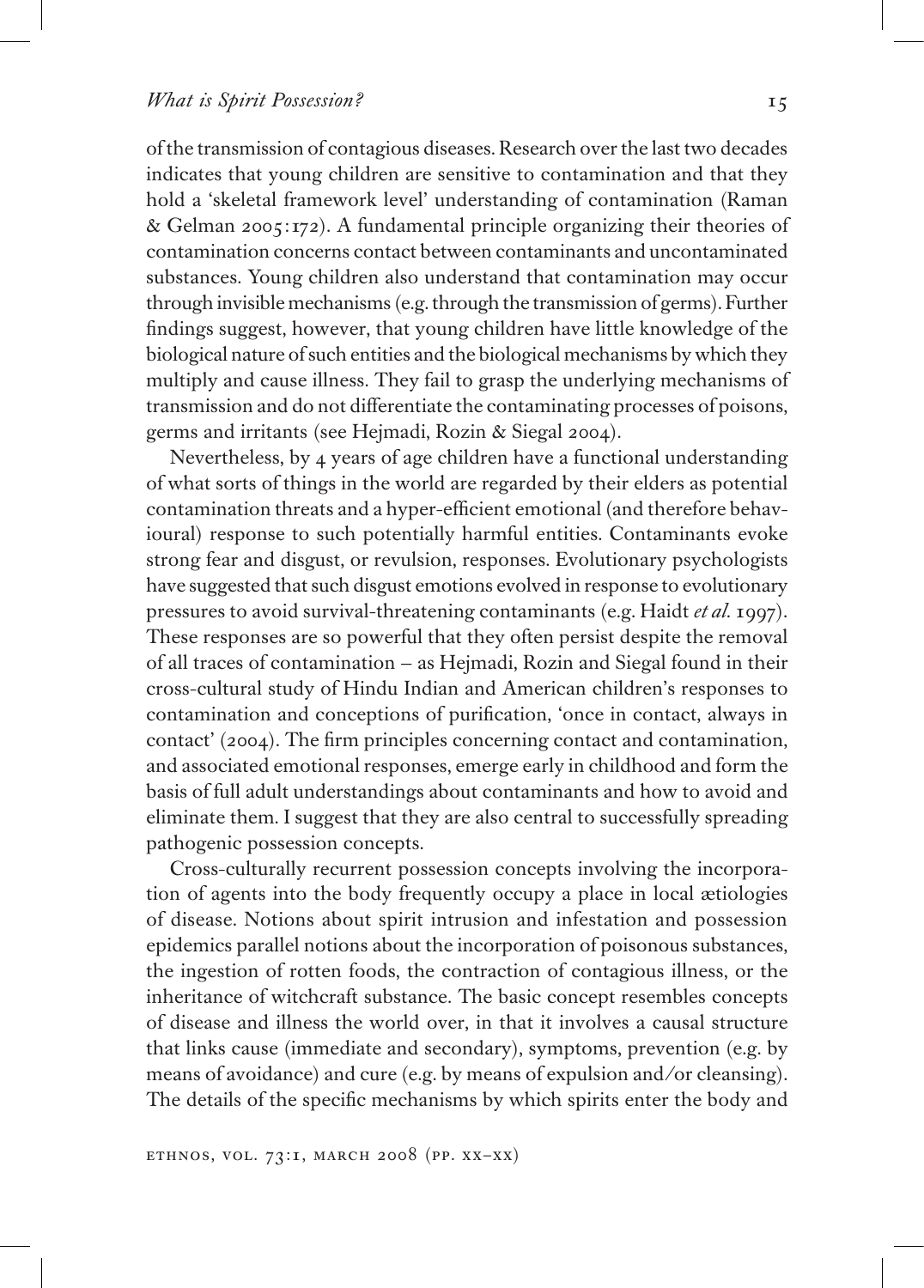interact with the host's biological processes are rarely articulated (or, at least, are rarely reported in the anthropological literature). Empirical observations of the kinds of symptoms that may be diagnostic, the causes to which they may be attributed, and the (ritual) procedures by which they may be treated are readily integrated into a compelling theory without requirement for recourse to underlying mechanisms.

For example, the incorporation of the possessing agent may occur due to weak spiritual or physical defences – defences should therefore be fortified. 'Vaccination' procedures, aimed at barring the entry of these spirits, may be encountered throughout the literature. For example, in certain Afro-Brazilian religious groups, 'the locking of the body' ritual (*fechamento de corpo*) is believed to guard it from the entry of bad energies. Further, possessing agents are often thought to be ingested in food, or they may pass into the body through any of its orifices. Possession is often believed to be the result of association with other possessed persons. Such persons should therefore be avoided. In the case of Amna (mentioned earlier), we learn that she believed that she had not inherited the *zar* from her mother, but rather she had caught it from a possessed neighbour whom she had visited. The very language used here is consistent with the possession-as-contamination conceptualization. The spirit gets under the skin, so to speak, as do germs or poison, and causes physical and psychological maladies. The minimal concept of possession is then often afforded a much richer, interconnected structure with its wider social and functional significance. Why Amna, and why at that specific point in her life, for example, are deeper, existential questions readily answerable in terms of the principles of social exchange. The notion of an intentional agent with special powers to exert such effects over Amna's body becomes particularly salient. The spirit's demands must be met, and social debts cleared in exchange for the restoration of health and control. In other possession contexts, the spirit may be eliminated from the body, thereby restoring the body to a decontaminated and healthy state. Elaborate ritual procedures are employed to vaccinate people against such intrusions, or to 'bind' the activities of the possessing spirits, or to expel and purge them from the body.

#### **The Transmission of Possession Concepts**

The support that certain possession concepts receive from natural and early-emerging cognitive capacities enhances their memorability, communicability, relevance and, therefore, their potential incidence in the cross-cultural record. It appears that people the world over have little difficulty grasping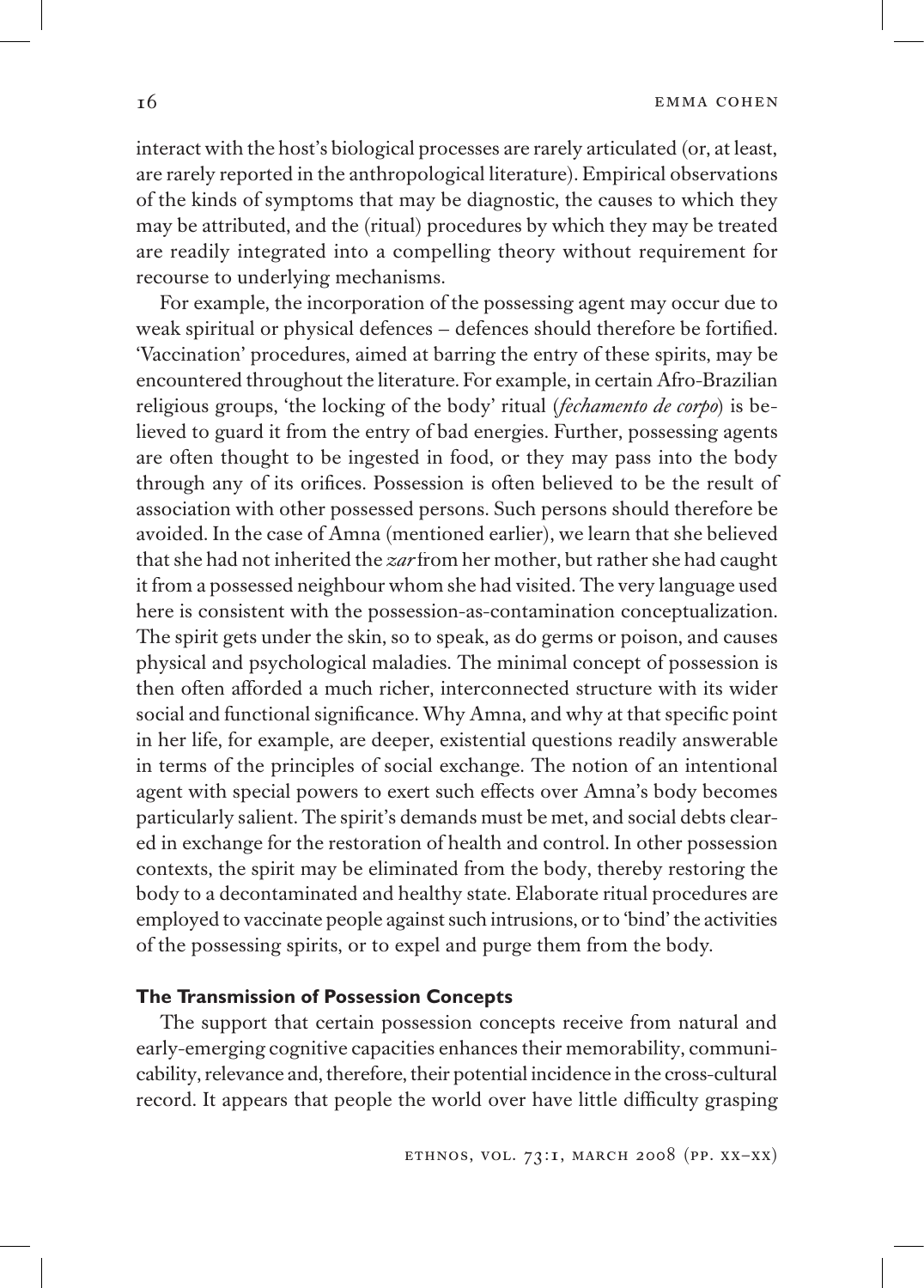and applying concepts of executive possession and related concepts that rest on similar underlying assumptions (e.g. to do with the continuity of personidentity after biological death). Indeed, if we break free from the traditional, common sense definition of possession as something necessarily involving other-worldly spirits, and frequently occurring in what may be considered 'religious' contexts, we encounter executive possession in a wide variety of contexts, including novels and films (e.g. *Dr Mabuse and Scotland Yard*). I suggest that these concepts spread successfully because they are supported by panhuman mental capacities that are employed in the resolution of everyday, common problems. Some of these capacities, such as distinguishing between non-agentive objects, such as a bedpost, and intentional, psychological entities, such as mother, are being exercised quite literally from birth (see Gopnik, Meltzoff & Kuhl 1999).

It is important to note, however, that the very same cognitive mechanisms that facilitate the emergence and spread of cross-culturally widespread executive possession concepts also serve to constrain the potential variability of such conceptual forms in cultural transmission. It appears, for example, that although there are numerous logically possible configurations and combinations of spirits and hosts that follow the conceptual structure of executive possession, there is one in particular that appears to have a higher incidence in the cross-cultural record than any other. This concept entails the complete displacement of the host's agency by that of the spirit. Alternative executive possession concepts (e.g. entailing the merging of host agency and spirit agency in the host's body) do arise in the ethnographic record, but are rare and appear to require extra cultural scaffolding in order to facilitate their transmission (e.g. repetitive instruction, rehearsal) (Cohen 2007a). Preliminary experimental and ethnographic analysis suggests that 'displacement' concepts better exploit natural cognitive dispositions and tendencies than 'fusion' concepts and other variants (see Cohen & Barrett, in press a; Cohen & Barrett, in press b). Further systematic, cross-cultural research is required, however, in order to identify more precisely how the contours of person-body reasoning inform the variable emergence and spread of different forms of executive possession concepts.

Likewise, because pathogenic possession notions are supported by early emerging predispositions to acquire certain kinds of concepts concerning contact, contamination, prevention and purification, I suggest that those forms of pathogenic possession that do not capitalize upon these intuitions will be more difficult to grasp, recall and communicate than those that do. Consider,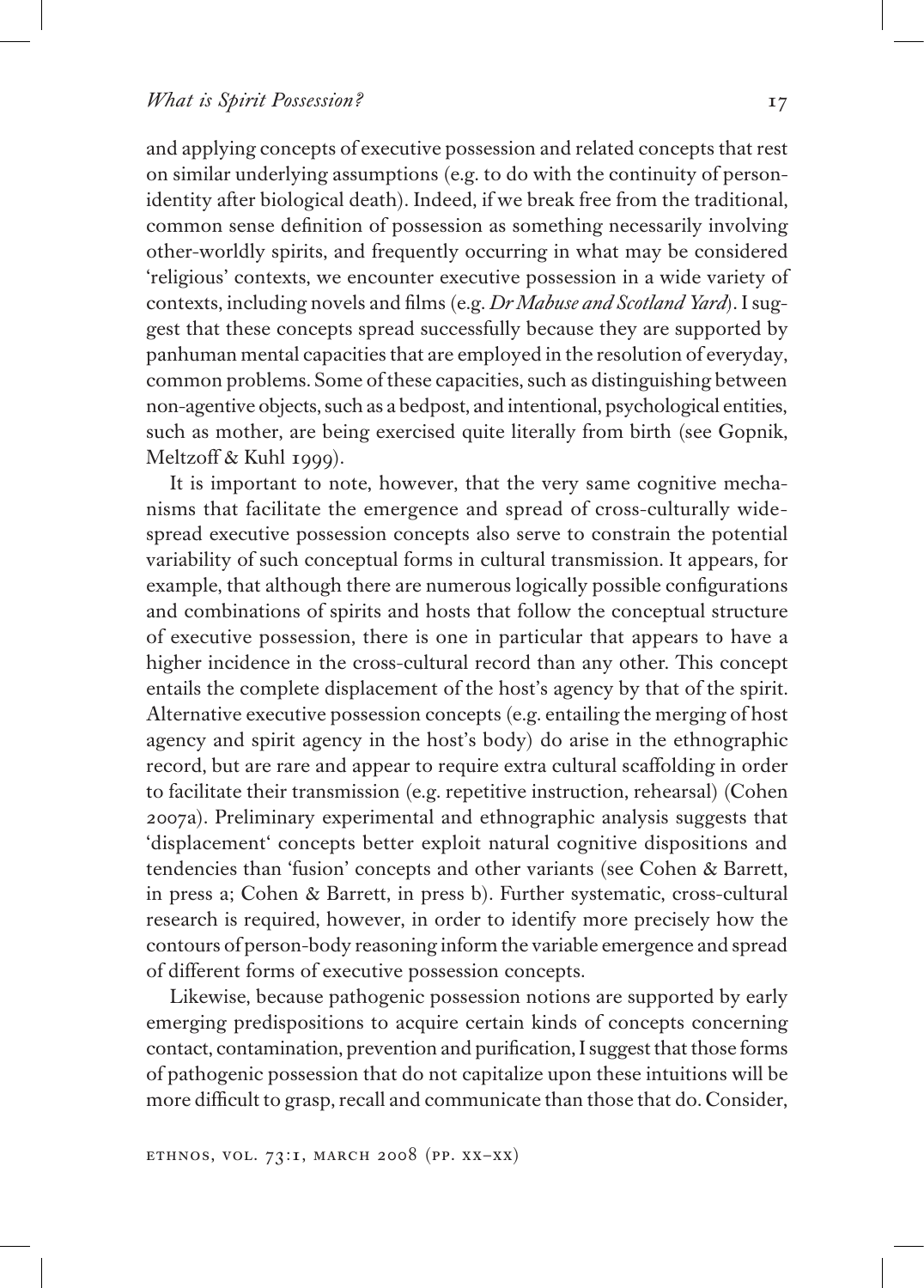for example, the transmission potential of the notion that the weaker one's spiritual immune system, the more prepared it is to resist the possessing agent's entry into the body. Or that preventative measures should entail the ingestion of spirit-inhabited substances. Such concepts run counter to the intuitions spontaneously delivered by our cognitive systems. Without recourse to enriched learning conditions, concepts that deviate from the basic structure of contamination concepts are unlikely to enjoy widespread success.

Further, pathogenic possession concepts that specify elaborate theories of precisely how the contaminant works its effects may also require considerable cultural support. A rare example of such an elaborate theory is described by Nancy Caciola in her discussion of spirit possession in medieval Europe (2000). Caciola describes how the medieval Catholic Church developed a model by which divine inspiration (or possession by God or the Christ) could be distinguished from demonic possession. The model was labelled the 'discernment of spirits' and was the means by which 'medieval intellectuals attempted to naturalize the discernment process by elaborating a physiological theory that differentiated the precise, internal mechanisms of divine from demonic possession'  $(2000:272)$ .

The discernment model made extensive use of medieval medical understandings of the human spirit, or *spiritus*. It was believed that the main seat of the spirit was the heart, but it was thought to pervade the body and to compose three different categories — the vital spirit, the natural spirit, and the animal spirit. Demons, it was proposed, enter the body, interfering with the functions regulated by the natural and animal spirits, such as digestion, heartbeat and respiration. Only the Holy Spirit entered the heart, the seat of the soul, replacing or joining with the human spirit. This latter concept appears to resonate more strongly with the features characteristic of executive possession. Indeed, this is arguably what motivated the elaboration of such theories in the first place  $-$  the need to know whether one is interacting effectively with God (a new person-identity) or with a deranged individual whose demons do not replace the soul but rather 'tempt or confuse' it.

This example demonstrates how special socio-cultural conditions facilitated the emergence and transmission of exact theories about the internal mechanisms of possession contamination — in this case, such conditions included the knowledge and integration of theological and medical theory, the presence of an ecclesiastical orthodoxy and elite, the faithful transmission of the discernment model by means of texts and sermons, and the rigorous, principled adjudication of the details of each case according to the conven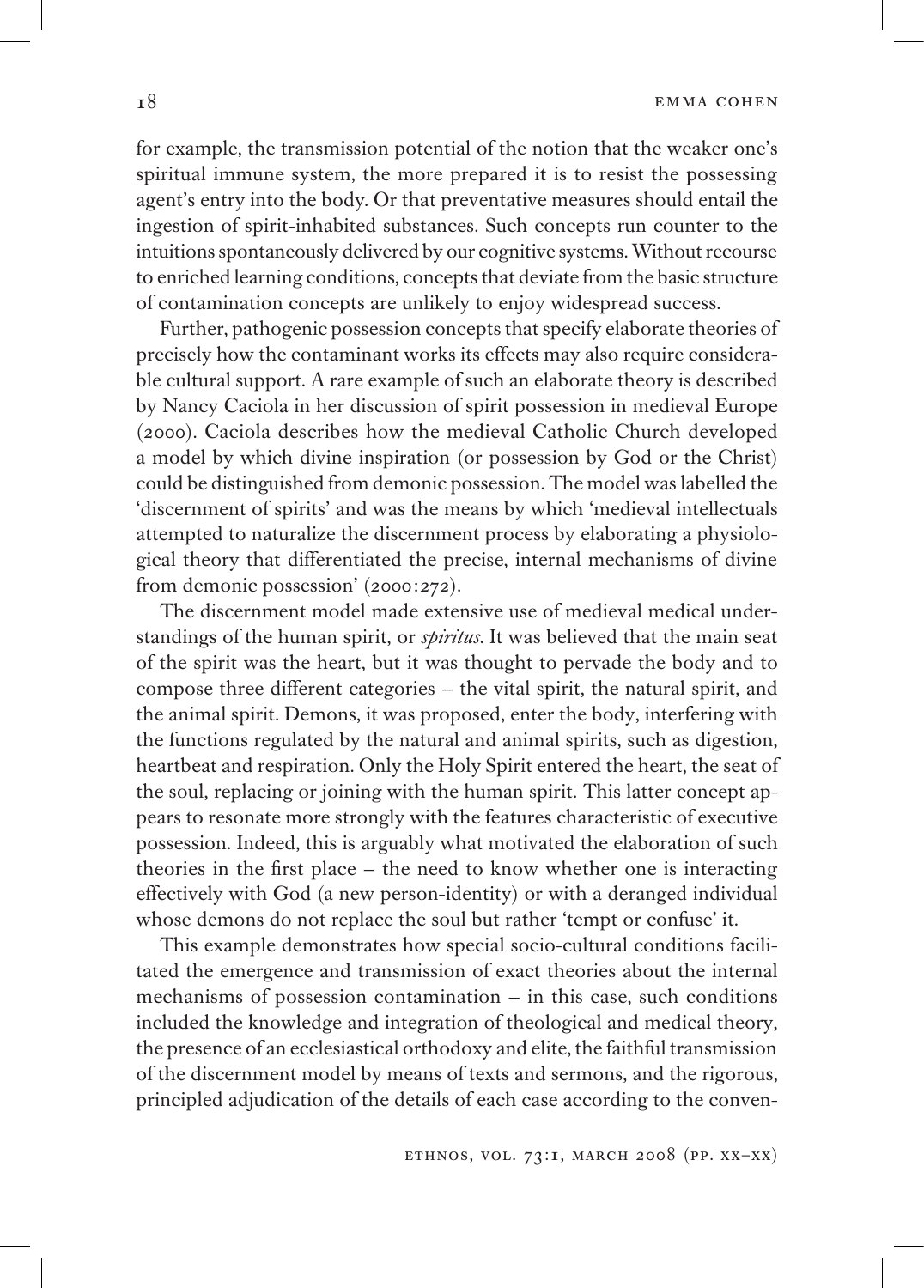tions and formulas of the model. Factors such as these considerably enhance the transmissive potential of concepts that elaborate considerably upon the basic intuitions delivered by our cognitive systems.

This brings us to some final reiterations and clarifications of the distinction between pathogenic and executive possession, and of the purpose of developing the present approach. First, executive possession does not turn on considerations of whether trance is present or absent. Trance-free divine inspiration, brought about by the incorporation of God into one's body, may be cognitively represented in much the same way as executive possession involving dissociated states. It entails the temporary replacement of agency and the attribution of utterances to the possessing entity. This minimal definition does not assume or necessitate an alteration in the conscious state of the host. The host could be partially or fully conscious of the situation but unable to exert any executive control over his or her behaviour. It is not trance, therefore, that is a central feature of the conceptual structure of this representation of possession, but the change of agency and identity. Possession concepts among the Bigajos Islanders entail transformations of core person-identity without trance — 'defunct women' are possessed by the spirits of uninitiated warriors and undergo posthumous initiation *as* these men, enabling the men to reach their ancestors' land. The defuncts 'manifest the fiery warriors that possess them' - 'wives and mothers are now warriors' (de Sousa 1999: $85$ ). Some women show a trance-like behaviour, but this is not a necessary component of the perceived identity transformation. Trance, therefore, is a feature that is frequently associated with, but not causally necessitated by, the perceived temporary resignation of the host's agency and executive control. Furthermore, the concept of pathogenic possession does not preclude the possibility of trance states. In fact, episodes of dissociation and disorientation are regularly recurring psychological effects of this form of possession.

Second, pathogenic possession need not only concern negative contamination. Although much rarer in the ethnographic literature, some possession concepts entail the incorporation of agents that are perceived to cause desirable effects (e.g. fruits of the Spirit). Some agents may be represented as possessing the body but as having no, or neutral, effects. I suggest that theories by which negative, positive, and neutral agents enter the body are guided by a similar set of principles concerning contact and elimination, in much the same way as the ingestion of poisons, antidotes, nutrients and placebos are considered in terms of assimilation and effects. They are, however, accompanied by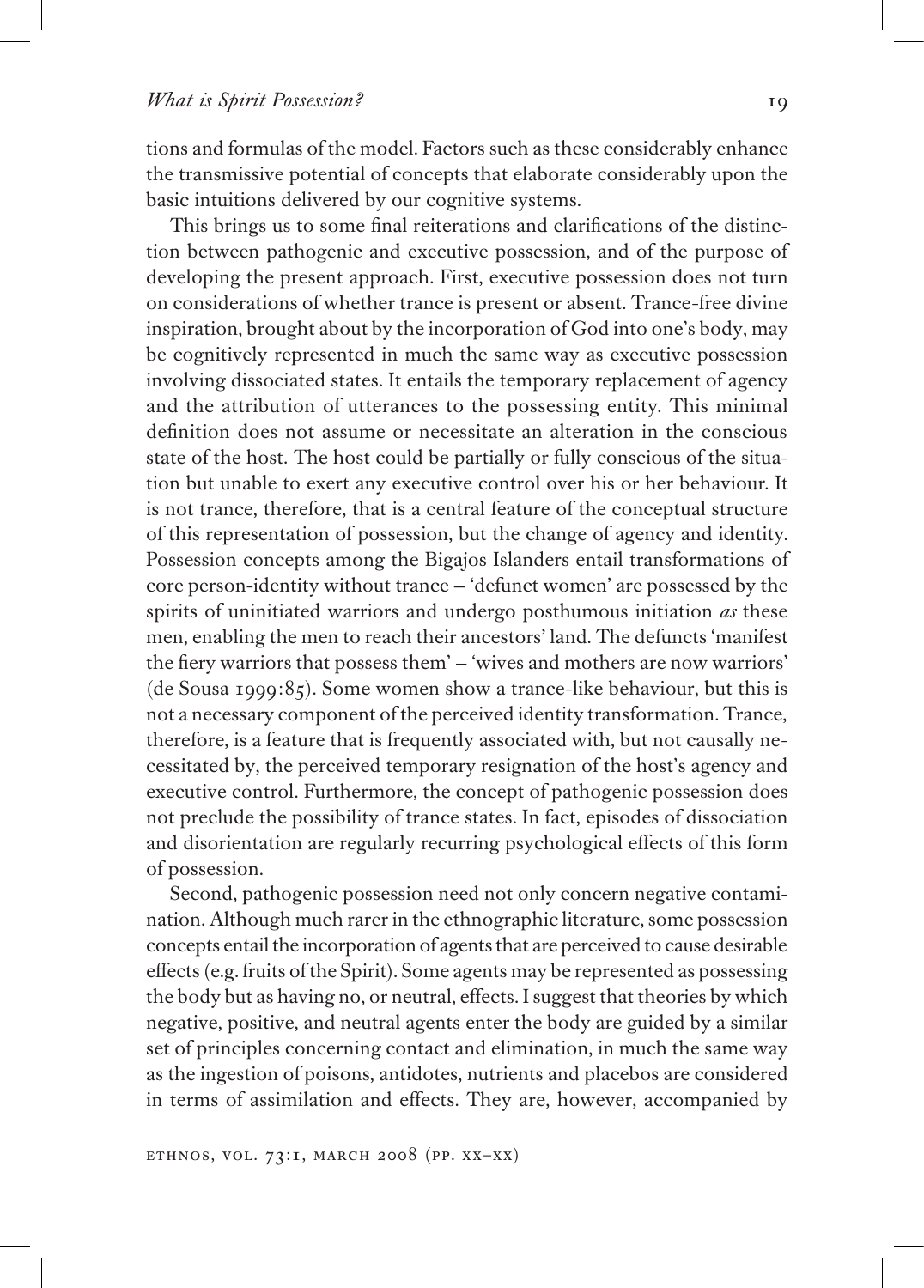very different sets of emotions. The highly salient and persistent negative emotions associated with negative contamination and the associated threat to personal well-being, survival and control may be key factors contributing to the relatively higher incidence of negative pathogenic possession concepts cross-culturally. Such threatening, negative, personally consequential situations are more attention-demanding than those involving positive effects. Ultimately, where attention is not given — for example, when ritual curing is not performed — the host may even face death. Such potential consequences create heightened alertness to the possibility of pathogenic possession, where such interpretations are already considered plausible, and increased demand for vaccination, purification and elimination procedures.

Third, whether possession may be identified as pathogenic or executive necessarily takes into consideration only the fundamental features of the conceptual structure of the possession representation. The distinction is not one between consciousness and dissociation, male host or female host, pathological host or healthy host, good spirit or evil spirit, or ecstatic or sedate state. A person may be pathogenically possessed by a particular spirit at one moment, and executively possessed by the spirit at another, depending on whether the perceptual and conceptual inputs match the conditions that activate contamination systems or person-identity systems in cognition.

Parsing the domain at the level of conceptual structure leads to an interesting final observation. There is considerable common ground between pathogenic and executive possession. As stated previously, both concepts typically entail a representation of incorporeal agents entering the host's body and working various kinds of physical and mental effects. These phenomena may demonstrate considerably greater continuity, however, in terms of their basic cognitive representation and conceptual structure, with other cultural phenomena that are not typically considered within the common-sense category of *possession*. Pathogenic possession concepts, for example, appear to display considerable overlap with certain forms of concepts about witches and witchcraft essences (Cohen 2007b). It has been widely noted by ethnographers that the potential to perform witchcraft is often believed to have its source in a substance or ethereal essence housed within the body of the witch. In the famous case of the Azande, the substance may be inherited from father to son and from mother to daughter (Evans-Pritchard 1976); in the case of Akan it may be caught through contact with objects onto which witches have transferred their witchcraft (Debrunner 1961). Only the removal of the essence or substance guarantees the elimination of the witchcraft potential.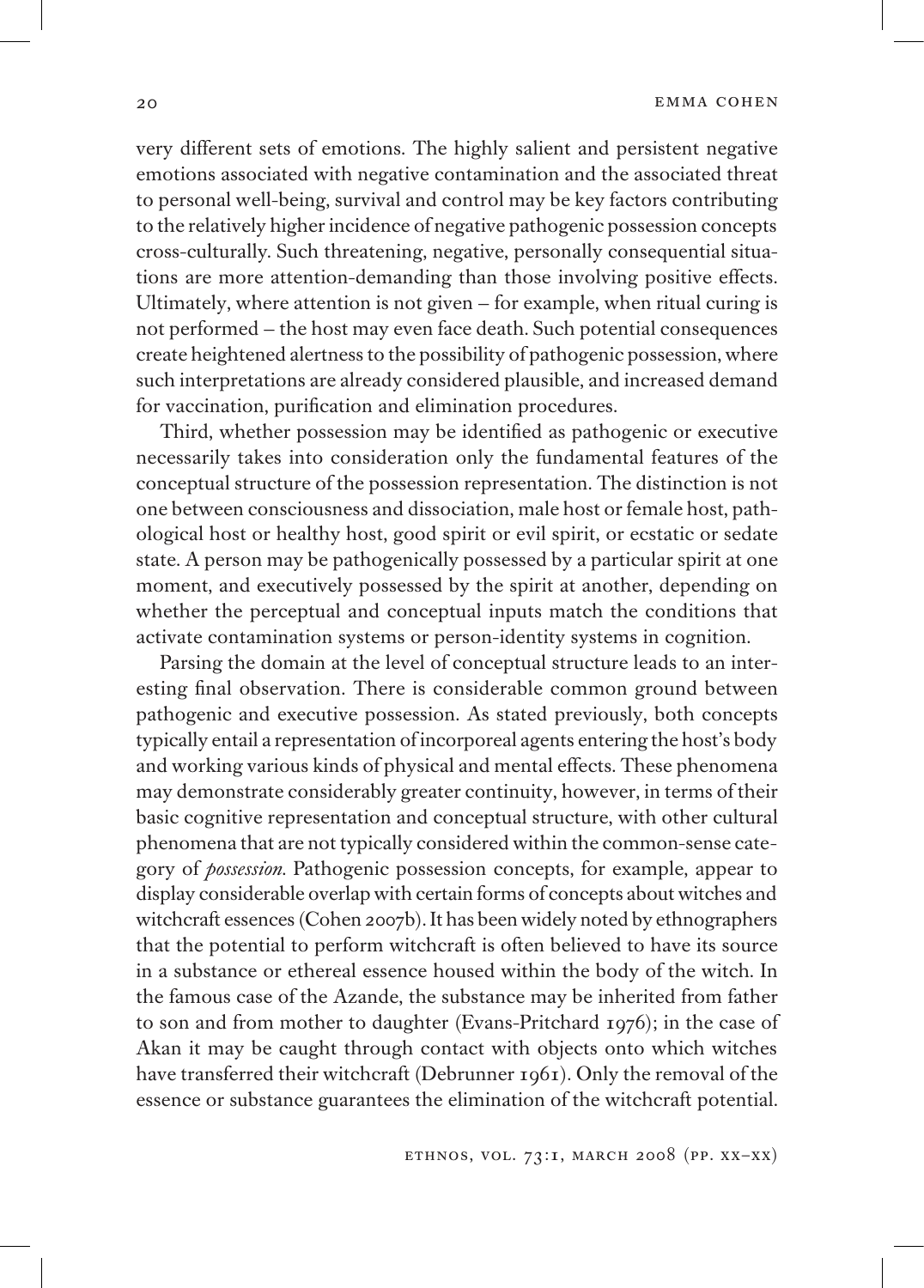In these examples, the parallels with pathogenic possession and with notions about contamination are clearly evident. Executive possession concepts, in turn, display significant continuities with concepts of reincarnation (as well as lay-understandings of Dissociative Identity Disorder). Both cultural forms share the similar basic cognitive underpinnings and can be grasped and understood according to similar sets of intuitive principles concerning persons and bodies and the relations between them.

# **Conclusion**

Why parse the domain of possession, and the cultural domain more broadly, in terms of underlying cognition? In order to explain patterns of incidence of cultural phenomena, we need to define clearly the parameters and content of the phenomena to be explained. Previous explanatory approaches to possession employed common-sense-derived intuition to do this, producing polythetic and ill-fitting categories, based on arbitrarily drawn, culturally specific measures and criteria. Medicalist perspectives, too, were unsatisfactory because they failed to take into account 'structure, organization, reproduction, and meaning' of the phenomena under question. These aspects are critical to the development of theories about why cross-culturally recurrent possession concepts take the form they do and about what permits their transmission and persistence across diverse cultural contexts and throughout history.

Approaches to these questions have generally started by identifying what appear to be recurrent features, and arbitrarily selecting possible underlying principles that might give rise to these distinctive patterns. To avoid the arbitrariness and randomness of such approaches, and to develop a plausible theory of why possession concepts take the forms they do, I argue that it makes sense to integrate fine-grained descriptive analysis with what we now know about how human thought works. Cognition is a powerfully constraining factor on the kinds of cultural concepts likely to emerge and persist. By identifying the objects of our explanations in terms of their underlying cognitive mechanisms and processes, we classify cultural phenomena, not, for example, according to convictions delivered by common sense, or to aesthetically determined preferences, or empirically impoverished flights of philosophical fancy, but according to causally significant criteria. We can then identify what kinds of phenomena are alike and what are not in terms of these criteria. In the case of possession, we can be clear about which forms and aspects of possession our theories address, and what kinds of evidence are relevant (and which are not) to investigating the theories. Ultimately, we can take steps toward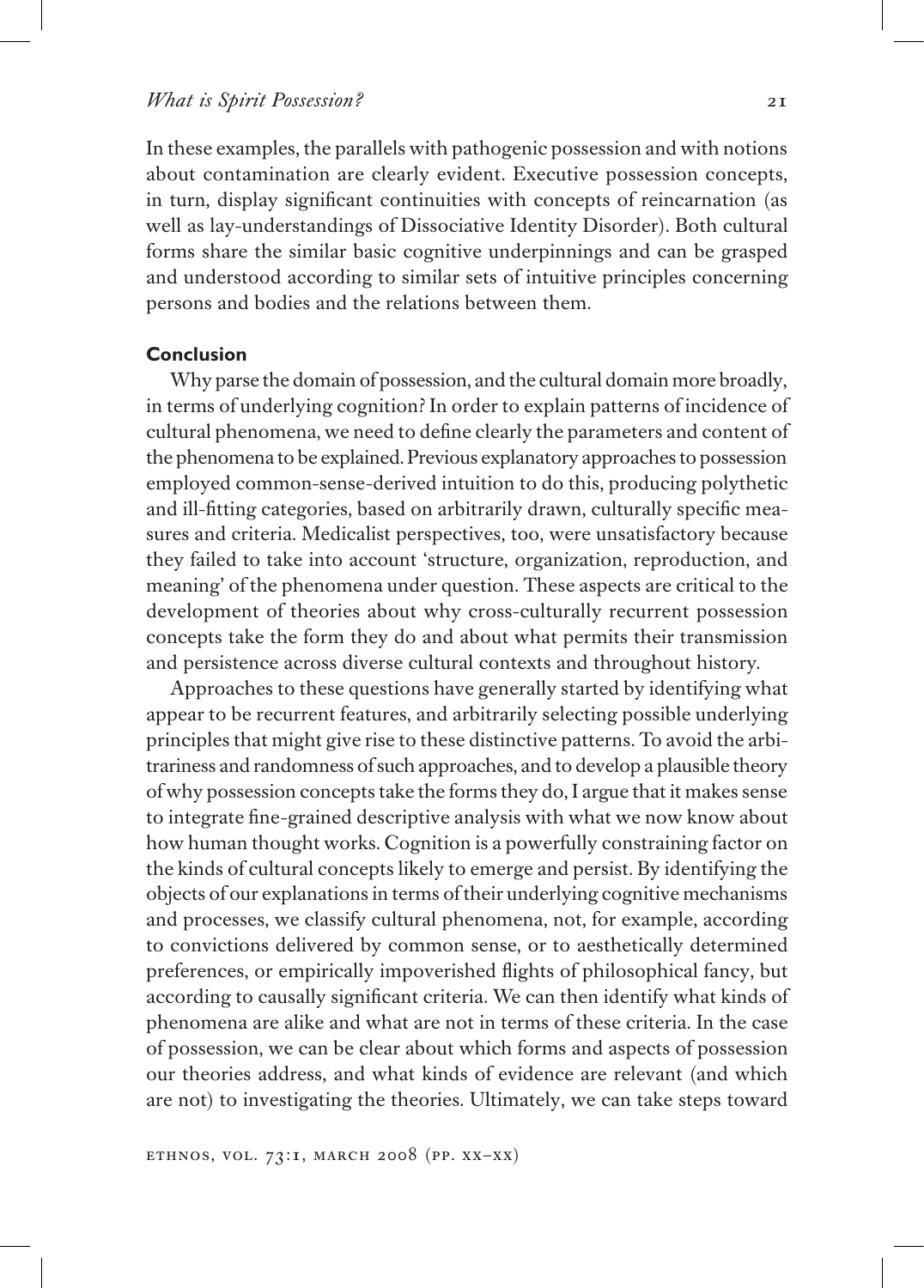characterizing the interdependence of cognitive, ecological and contextual factors shaping the transmission and cross-cultural incidence of recurrent and variable forms of possession concepts and practices.

I have suggested that *executive* and *pathogenic* possession are differently represented according to basic sets of panhuman cognitive processes. Executive concepts of possession have at their core a natural conceptualization of the world as composed of two discrete kinds of phenomena — physical bodies that operate according to laws of physical forces (e.g. gravity, contact, cohesion, etc.) and psychological agents that operate according to beliefs, desires, dispositions, and so on. Recent research is beginning to show that the perception of one's self, or person, as distinct from one's physical matter, or body, may be less a product of a particular philosophical tradition, and more the outcome of an intuitive dualist stance on the social world that originates early in infant development (e.g. Bloom 2004). Readily transmittable executive possession concepts (such as 'displacement' concepts) capitalize upon this natural, intuitive position. Widespread pathogenic concepts, in contrast, capitalize upon cognitive systems that deal with problems of contamination and, in many cases, illness. These different sets of cognitive systems and processes are differently activated, make sense of different phenomena in the social, physical and biological world, and mobilize different assumptions and inferences about those phenomena. It is with increasing confidence that we can propose that (and how) the ways in which human cognition parses the world have identifiable and material effects upon patterns of cultural transmission.

Ultimately, why go back to the old debates about types of possession? I suggest that anthropologists retired from these debates prematurely. Possession, it was argued, is an explanation-defying, holistic social reality. 'Its province is meaning', Boddy asserted, 'and it is best addressed in that light' in terms of the 'potential range of its significance within the cultural and social context' ( $1989:136$ ). Nevertheless, beneath the behaviours we observe (both recurrent and variable) lie universal mechanisms and processes of cognition, the workings of which our participants may be largely unaware. The common structures of this cognitive architecture impose appreciable constraints on the forms that possession concepts (and other cultural phenomena) take. Because there are features of unconscious cognition that 'modify the probability' (Bloch & Sperber 2002:729) that a concept will 'catch on' in cultural transmission, there are therefore significant questions to be formulated about the role of basic cognition in the spread of possession phenomena. Ultimately,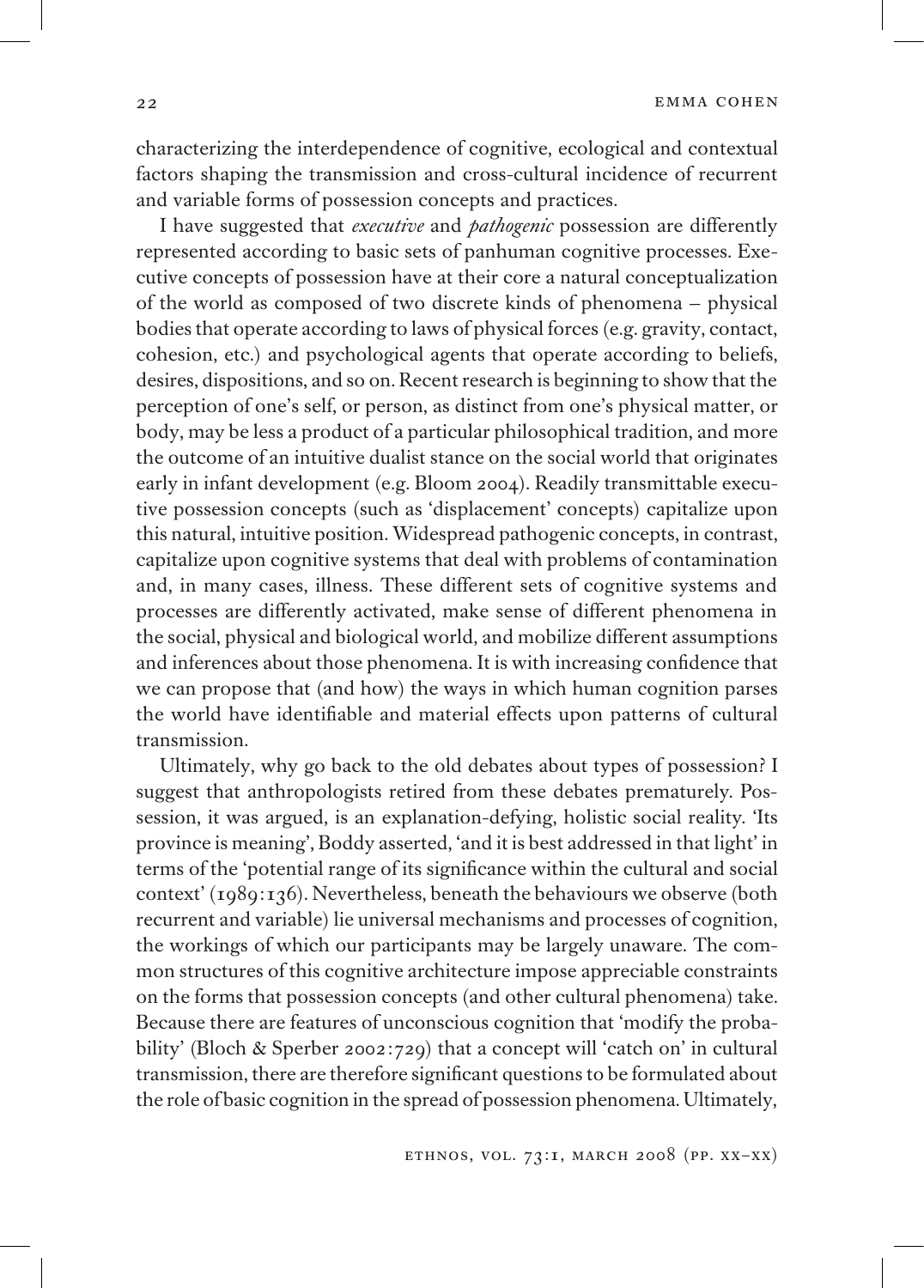however, we need to balance explanatory and interpretive endeavours for the development of theories that are sensitive to the broad range of factors that shape the recurrent and variable structure, organization, reproduction, and meaning of cultural phenomena. There is now considerable scope for mutual engagement between cognitive science and anthropology. The timing is perfect to revisit these issues in the scholarship on possession and to entertain once again the possibility of articulating increasingly comprehensive explanatory accounts of the complex and variable patterns of thinking and behaviour so eloquently portrayed in the anthropological literature.

#### **Acknowledgments**

 Thanks to Harvey Whitehouse and Justin Barrett for offering helpful suggestions on an earlier version of this paper. It is in part the outcome of some very stimulating discussions with Robert McCauley, to whom I also express my thanks and appreciation.

#### **Notes**

- 1. The 'double' is described as 'the essence of a person's humanity' and is distinguished from the human body (which 'consists of flesh') and the 'life force' (the 'energy of life')  $(1989:31)$ .
- 2. See, for example, Giaconda Belli's novel, *The Inhabited Woman*.
- 3. Labels for what I am referring to as person-identity vary widely cross-culturally. In some places, no such label may even exist. This variability does not constitute evidence of conceptual variability, however, particularly at the level of tacit representation. Note that unless otherwise stated, the term 'person' and person-identity is used interchangeably, but always in the strict sense described above.

#### **References**

- Barrett, Justin L. 2004. *Why Would Anyone Believe in God?* Walnut Creek, CA: AltaMira Press.
- Belli, Giaconda. 1994. *The Inhabited Woman.* Wisconsin: University of Wisconsin Press.
- Bering, Jesse M. & David F. Bjorklund. 2004. The Natural Emergence of Reasoning About the Afterlife as a Developmental Regularity. *Developmental Psychology,* 40(2),  $217 - 233$ .
- Bering, Jesse M., Carlos Hernández-Blasi & David F. Bjorklund. 2005. The Development of 'Afterlife' Beliefs in Religiously and Secularly Schooled Children. *British Journal of Developmental Psychology,* 23 : 587 – 607.
- Bering, Jesse M. & Becky D. Parker. 2006. Children's Attributions of Intentions to an Invisible Agent. *Developmental Psychology* , 42(2) : 253 – 262.
- Bloch, Maurice & Dan Sperber. 2002. Kinship and Evolved Psychological Dispositions: The Mother's Brother Controversy Reconsidered. *Current Anthropology*, 43:723–748.
- Bloom, Paul. 2004. *Descartes' Baby: How the Science of Child Development Explains What Makes Us Human*. New York: Basic Books.
- Boddy, Janice P. 1989. *Wombs and Alien Spirits: Women, Men, and the Zar Cult in Northern Sudan.* New Directions in Anthropological Writing. Madison: University of Wisconsin Press.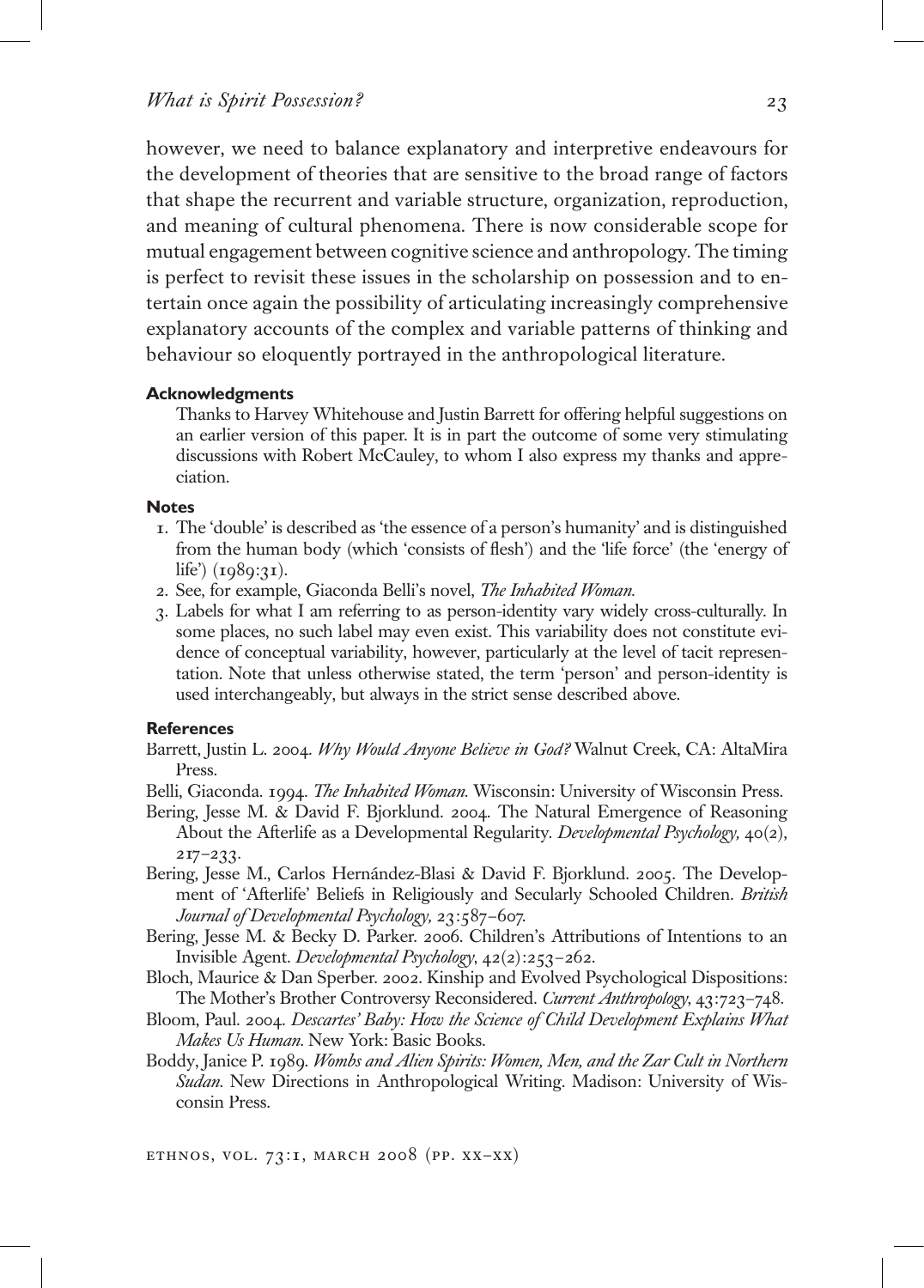- Bourguignon, Erika. 1968. *A Cross-Cultural Study of Dissociational States.* Columbus: Research Foundation, Ohio State University.
- —. 1976. *Possession.* Chandler & Sharp Series in Cross-cultural Themes. San Francisco: Chandler & Sharp Publishers.
- Boyer, Pascal. 2001. *Religion Explained: The Evolutionary Origins of Religious Thought.*  New York: Basic Books.
- Budden, Ashwin. 2003. Pathologizing Possession: An Essay on Mind, Self, and Experience in Dissociation. *Anthropology of Consciousness*, 14(2):27-59.
- Caciola, Nancy. 2000. Mystics, Demoniacs, and the Physiology of Spirit Possession in Medieval Europe. *Comparative Studies in Society and History* , 42 : 268 –306.
- Cohen, Emma. 2007a. *The Mind Possessed: The Cognition of Spirit Possession in an Afro-Brazilian Religious Tradition*. New York: Oxford University Press.
- —. 2007b. Witchcraft and Sorcery. In *Religion, Anthropology and Cognitive Science*, edited by H. Whitehouse & J. Laidlaw. Durham, NC: Carolina Academic Press.
- Cohen, Emma & Justin Barrett. (in press a) When Minds Migrate: Conceptualizing Spirit Possession. *Journal of Cognition and Culture*.
- —. (in press b) Conceptualizing Spirit Possession: Ethnographic and Experimental Evidence. *Ethos*.
- Debrunner, Hans W. 1961. *Witchcraft in Ghana: A Study on the Belief in Destructive Witches and its Effect on the Akan Tribes, Accra*. Presbyterian Book Depot.
- De Sousa, Alexandra O. 1999. Defunct Women. In *Spirit Possession, Modernity and Power in Africa*, edited by H. Behrend & U. Luig. Oxford: James Curry Ltd.
- Evans-Pritchard, Edward E. 1976 [1937]. *Witchcraft, Oracles, and Magic Among the Azan*de, abridged with an introduction by Eva Gillies. Oxford: Clarendon Press.
- Field, Margaret J. 1968. Spirit Possession in Ghana. In *Spirit Mediumship and Society in Africa*, edited by J. Beattie & J. Middleton. London: Routledge & Kegan Paul Ltd.
- Gopnik, Alison, Andrew N. Meltzoff, & Patricia K. Kuhl. 1999. *The Scientist in the Crib: Minds, Brains, and How Children Learn*. New York: William Morrow & Co.
- Haidt, Jonathan, Paul Rozin, Clark McCauley, & Sumio Imada. 1997. Body, Psyche, and Culture: The Relationship between Disgust and Morality. *Psychology & Developing Societies*, 9:107-131.
- Hejmadi, Ahalya, Paul Rozin & Michael Siegal. 2004. Once in Contact, Always in Contact: Contagious Essence and Conceptions of Purification in American and Hindu Indian Children. *Developmental Psychology* , 40 : 467 –476.
- Herskovits, Melville. J. 1948. *Man and His Works: The Science of Cultural Anthropology*. New York: A.A. Knopf.
- Kenyon, Susan M. 1999. The Case of the Butcher's Wife: Illness, Possession and Power in Central Sudan. In *Spirit Possession, Modernity and Power in Africa,* edited by H. Behrend & U. Luig, pp. 89-108. Oxford: James Curry Ltd.
- Klass, Morton. 2003. *Mind Over Mind: The Anthropology and Psychology of Spirit Posses*sion. Lanham, Md.: Rowman & Littlefield.
- Kuhlmeier, Valerie, Paul Bloom & Karen Wynn. 2004. Do 5-month-old Infants see Humans as Material Objects? *Cognition*, 94:95-103.
- Lambek, Michael. 1981. *Human Spirits: A Cultural Account of Trance in Mayotte.* Cambridge Studies in Cultural Systems. Vol. 6. New York: Cambridge University Press.
- —. 1989. From Disease to Discourse: Remarks on the Conceptualization of Trance and Spirit Possession. In *Altered States of Consciousness and Mental Health*, edited by C. A.